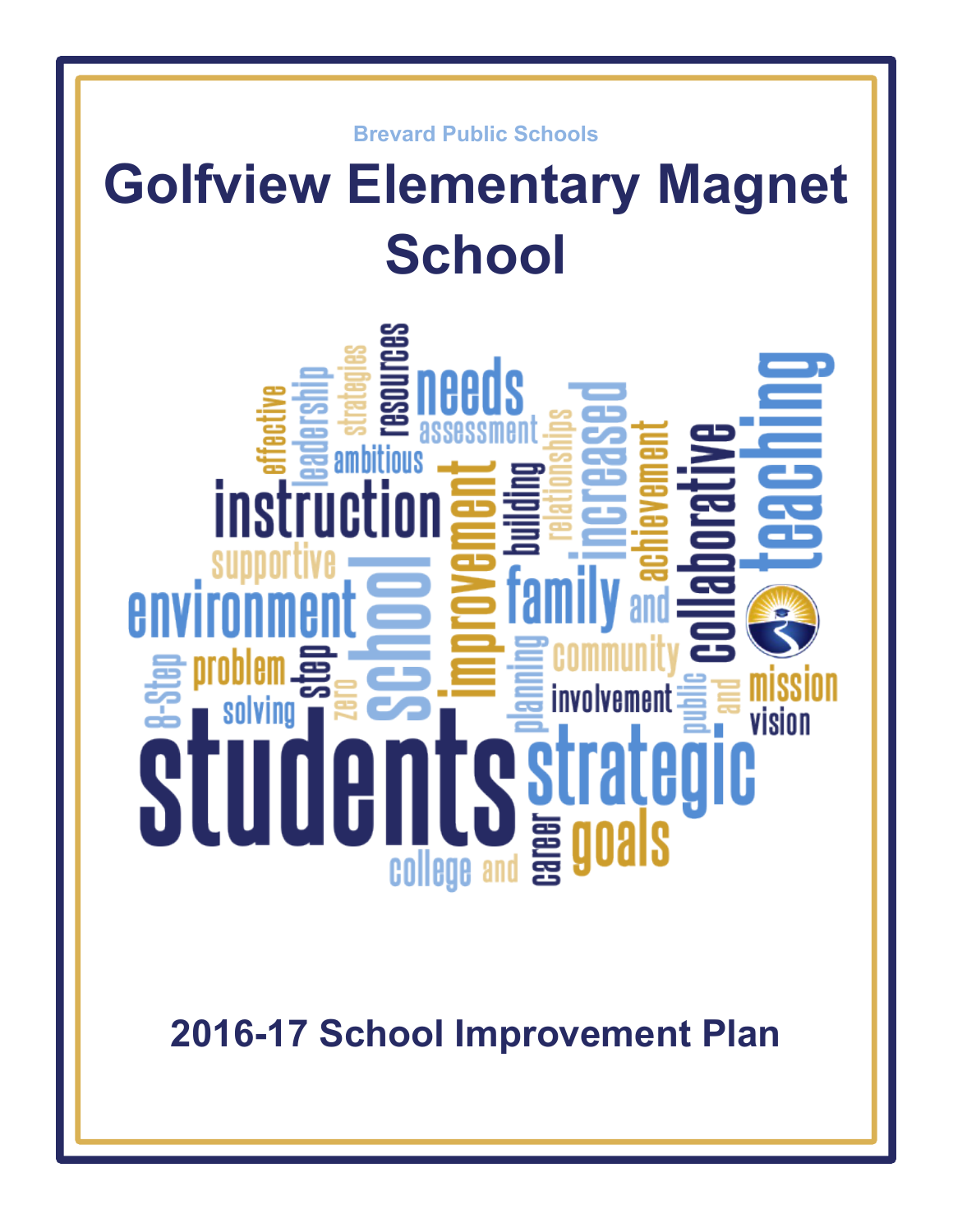**Brevard - 1071 - Golfview Elementary Magnet School - 2016-17 SIP**

| <b>Golfview Elementary Magnet School</b>                |         |                        |         |                                                                                      |  |  |  |  |  |
|---------------------------------------------------------|---------|------------------------|---------|--------------------------------------------------------------------------------------|--|--|--|--|--|
| <b>Golfview Elementary Magnet School</b>                |         |                        |         |                                                                                      |  |  |  |  |  |
| 1530 S FISKE BLVD, Rockledge, FL 32955                  |         |                        |         |                                                                                      |  |  |  |  |  |
| http://www.golfview.brevard.k12.fl.us                   |         |                        |         |                                                                                      |  |  |  |  |  |
| <b>School Demographics</b>                              |         |                        |         |                                                                                      |  |  |  |  |  |
| <b>School Type and Grades Served</b><br>(per MSID File) |         | 2015-16 Title I School |         | 2015-16 Economically<br><b>Disadvantaged (FRL) Rate</b><br>(As Reported on Survey 3) |  |  |  |  |  |
| <b>Elementary School</b><br>$PK-6$                      |         | Yes                    |         | 100%                                                                                 |  |  |  |  |  |
| <b>Primary Service Type</b><br>(per MSID File)          |         | <b>Charter School</b>  |         | 2015-16 Minority Rate<br>(Reported as Non-white<br>on Survey 2)                      |  |  |  |  |  |
| K-12 General Education                                  |         | <b>No</b>              |         | 65%                                                                                  |  |  |  |  |  |
| <b>School Grades History</b>                            |         |                        |         |                                                                                      |  |  |  |  |  |
| Year                                                    | 2015-16 | 2014-15                | 2013-14 | 2012-13                                                                              |  |  |  |  |  |
| <b>Grade</b>                                            | C       | D*                     | D       | C                                                                                    |  |  |  |  |  |

*\*Informational Baseline School Grade*

*Note: The school grades calculation was revised substantially for the 2014-15 school year to implement statutory changes made by the 2014 Legislature and incorporate the new Florida Standards Assessments. The 2014-15 school grades serve as informational baseline data that schools can use to improve in future years.*

#### **School Board Approval**

This plan is pending approval by the Brevard County School Board.

#### **SIP Authority and Template**

Section 1001.42(18), Florida Statutes, requires district school boards to annually approve and require implementation of a school improvement plan (SIP) for each school in the district.

The Florida Department of Education (FDOE) SIP template meets all statutory and rule requirements for traditional public schools and incorporates all components required for schools receiving Title I funds. This template is required by State Board of Education Rule 6A-1.099811, Florida Administrative Code, for all noncharter schools with a current grade of D or F or a monitoring status of "Former F" (see page 4). For all other schools, the district may use a template of its choosing. All districts must submit annual assurances that their plans meet statutory requirements.

This document was prepared by school and district leadership using the Florida Department of Education's school improvement planning web application located at [https://www.floridaCIMS.org](https://www.floridacims.org).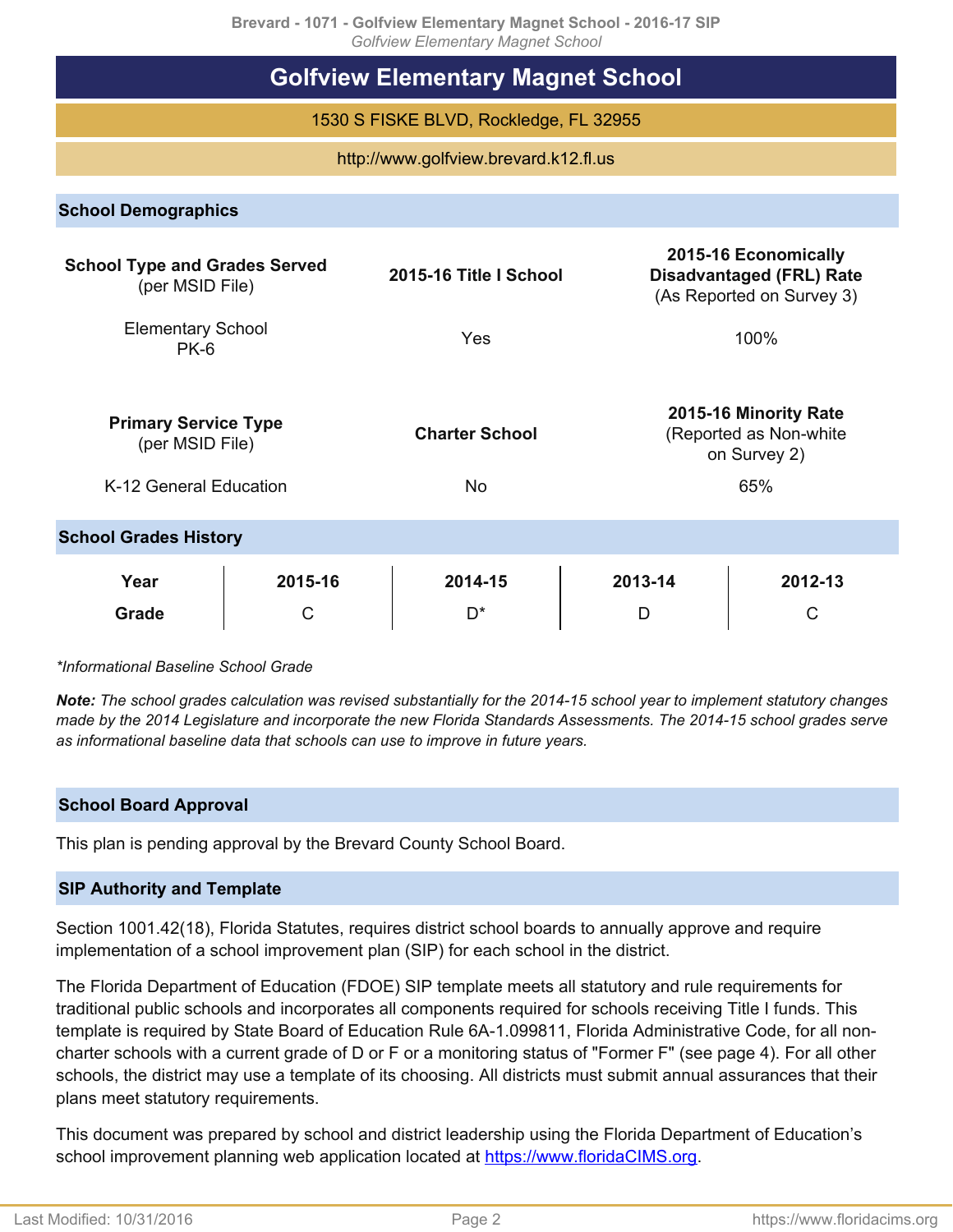# **Table of Contents**

| <b>Purpose and Outline of the SIP</b>                                         | $\overline{\mathbf{4}}$ |
|-------------------------------------------------------------------------------|-------------------------|
| <b>Differentiated Accountability</b>                                          | 5                       |
| <b>Current School Status</b>                                                  | 6                       |
| <b>Supportive Environment</b>                                                 | 6                       |
| <b>Family and Community Engagement</b>                                        | 9                       |
| <b>Effective Leadership</b>                                                   | 9                       |
| <b>Public and Collaborative Teaching</b>                                      | 13                      |
| <b>Ambitious Instruction and Learning</b>                                     | 14                      |
| 8-Step Planning and Problem Solving Implementation                            | 18                      |
| <b>Goals Summary</b>                                                          | 18                      |
| <b>Goals Detail</b>                                                           | 18                      |
| <b>Action Plan for Improvement</b>                                            | 21                      |
| <b>Appendix 1: Implementation Timeline</b>                                    | 36                      |
| <b>Appendix 2: Professional Development and Technical Assistance Outlines</b> | 38                      |
| <b>Professional Development Opportunities</b>                                 | 38                      |
| <b>Technical Assistance Items</b>                                             | 39                      |
| <b>Appendix 3: Budget to Support Goals</b>                                    | 39                      |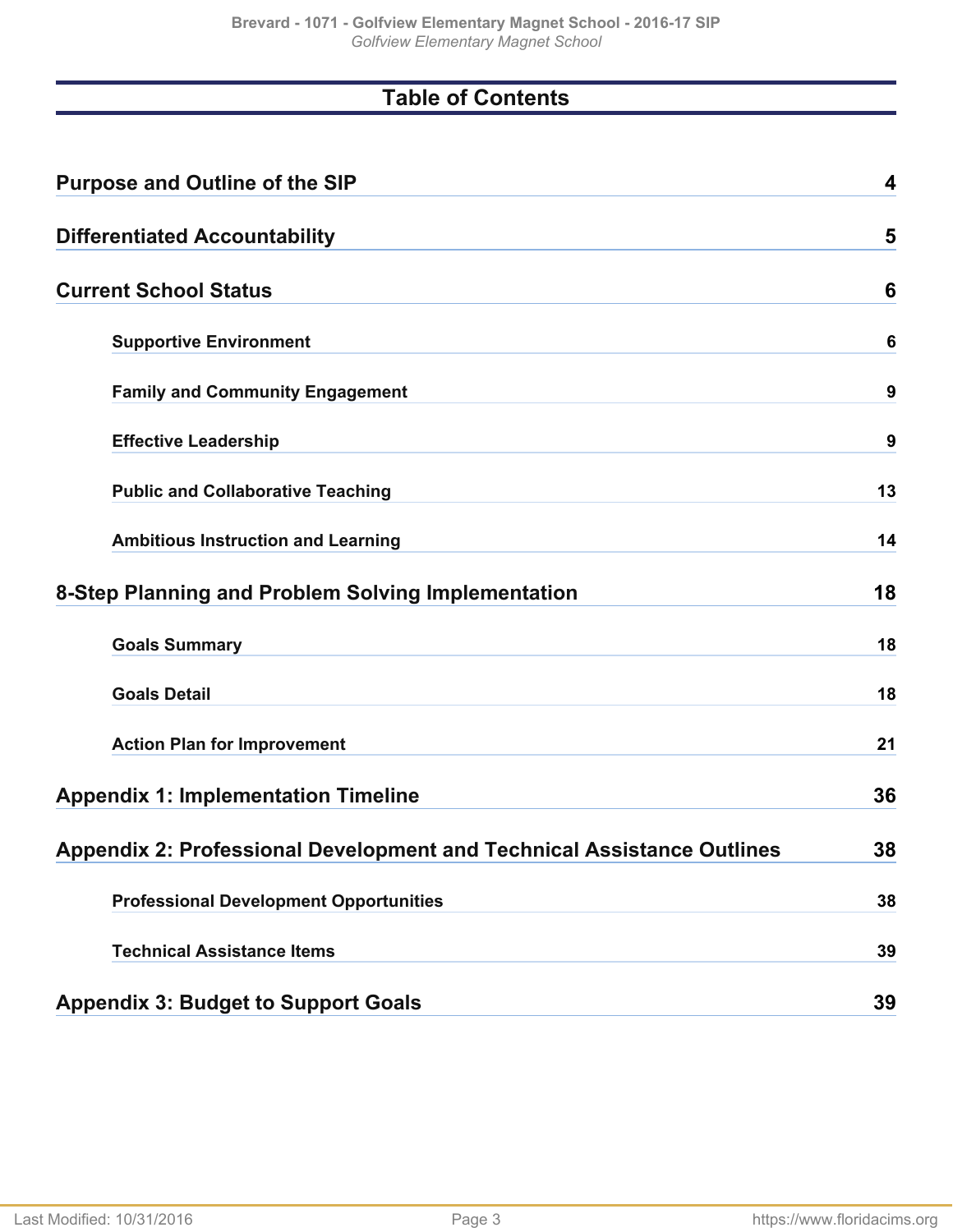# **Purpose and Outline of the SIP**

<span id="page-3-0"></span>The SIP is intended to be the primary artifact used by every school with stakeholders to review data, set goals, create an action plan and monitor progress. A corollary at the district level is the District Improvement and Assistance Plan (DIAP), designed to help district leadership make the necessary connections between school and district goals in order to align resources. The Florida Department of Education encourages schools to use the SIP as a "living document" by continually updating, refining and using the plan to guide their work throughout the year. This printed version represents the SIP as of the "Date Modified" listed in the footer.

## **Part I: Current School Status**

Part I organizes the current status of the school around five domains inspired by the 5Essentials framework: Supportive Environment, Family and Community Involvement, Effective Leadership, Public and Collaborative Teaching, and Ambitious Instruction and Learning. Questions regarding the school's Multi-Tiered System of Supports have been embedded throughout this part to demonstrate how data is used by stakeholders to understand the needs of all students and allocate appropriate resources in proportion to those needs.

## **Part II: Needs Assessment**

Part II requires the school to review performance and early warning systems data in order to develop strategic goals and associated data targets (i.e., "SMART goals") for the coming school year in context of the school's greatest strengths and needs. An online tool was developed, which includes data visualizations and processing questions to support problem identification, problem analysis and strategic goal formulation.

#### **Part III: 8-Step Planning and Problem Solving for Implementation**

Part III enables the school to develop implementation plans for its highest-priority goals. With the overview of the current state of the school in mind and the strategic goals identified through the needs assessment, the planning team engages in a facilitated planning and problem-solving process, through which they

- Define strategic goals and establish targets to be reached by successfully achieving the goals (Step 1)
- Identify barriers that could hinder achieving those goals and resources that could be used to eliminate or reduce barriers (Step 2)
- Select high-priority barriers they want to address initially (Step 3)
- Design implementation and monitoring plans for strategies to resolve selected barriers (Steps 4-7)
- Determine how they will monitor progress toward each goal (Step 8)

#### **Appendices**

The following appendices, automatically-generated from content entered in Part III, are included in this document:

- Appendix 1 is a timeline of all action steps and monitoring activities
- Appendix 2 is an outline of all professional development opportunities and technical assistance items
- Appendix 3 is a report of the budget needed to implement the strategies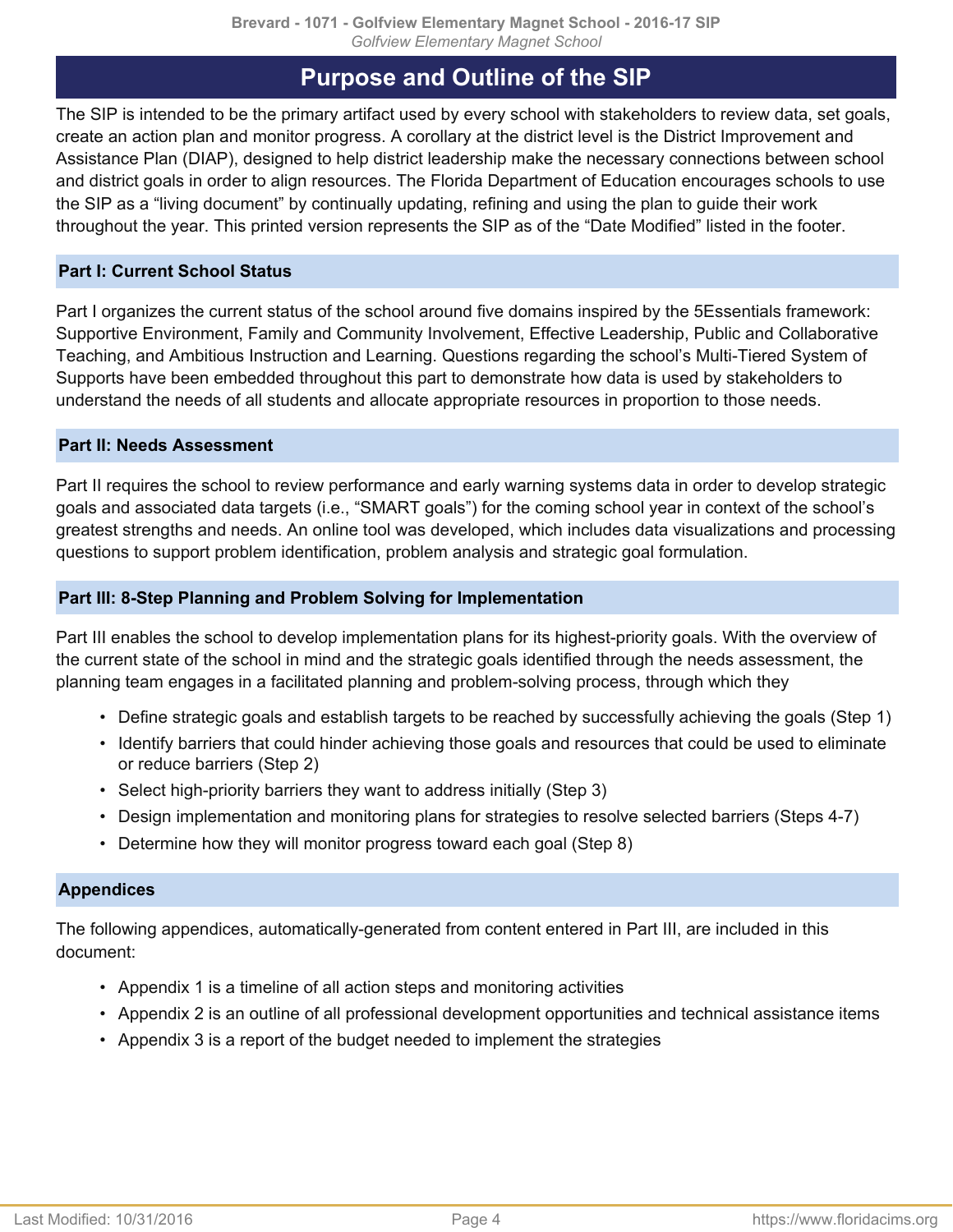# **Differentiated Accountability**

<span id="page-4-0"></span>Florida's Differentiated Accountability (DA) system, established in [section 1008.33, Florida Statutes,](http://www.leg.state.fl.us/Statutes/index.cfm?App_mode=Display_Statute&Search_String=&URL=1000-1099/1008/Sections/1008.33.html) is a statewide network of strategic support, differentiated by need according to performance data, provided to districts and schools in order to improve leadership capacity, teacher efficacy, and student outcomes. Through a data-driven planning and problem-solving process, DA field teams collaborate with district leadership to design, implement, and refine strategic goals and action plans that are documented in the SIP.

# **DA Regions**

Florida's DA network is divided into four geographical regions, each served by a field team led by a regional executive director (RED).

# **DA Categories**

At the start of each academic year, traditional schools are classified for DA support in three categories based on the most recent school grades data available. Descriptions of each DA category along with the state support and interventions provided are set forth by [Rule 6A-1.099811, Florida Administrative Code:](https://www.flrules.org/gateway/ruleNo.asp?id=6A-1.099811)

- Not in DA currently A, B, or C and not Monitoring Only; charter schools; ungraded schools
- Monitoring Only currently A, B, or C that improved from a previous grade of F
- Focus currently D
- Priority currently F

#### **DA Turnaround and Monitoring Statuses**

Additionally, schools in DA may be subject to a turnaround status of "Planning" or "Implementing" or a monitoring status of "Former F." These statuses are based on a school's grades history, including the current school grade:

- Former F A school with a status of "Former F" requires the department to monitor the implementation of strategies and progress toward the goals outlined in the school improvement plan for three years following the school's improvement from a grade of F to a C or higher.
- Planning A school with a status of "Planning" requires the district to engage stakeholders in the development of a turnaround option plan to be implemented in the following year should the school grade not improve to a C or higher.
- Implementing A school with a status of "Implementing" requires the district to submit a turnaround plan to the State Board of Education for approval and implementation. A school remains in "Implementing" status until its school grade improves to a C or higher.

#### **2016-17 DA Category and Statuses for Golfview Elementary Magnet School**

| DA Region and RED               | DA Category and Turnaround Status |
|---------------------------------|-----------------------------------|
| <b>Southeast - Gayle Sitter</b> | Not In DA - None                  |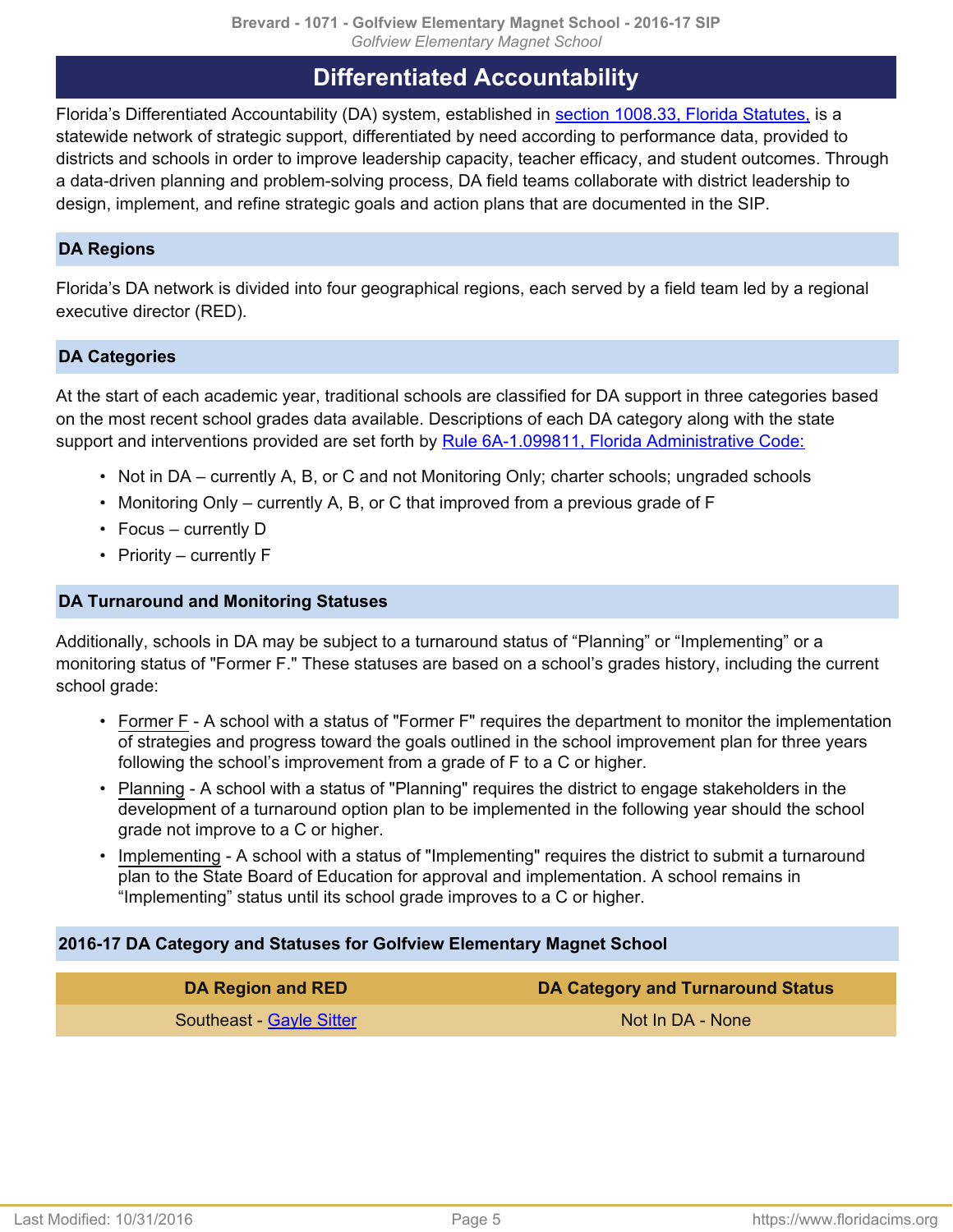# **I. Part I: Current School Status**

#### <span id="page-5-1"></span><span id="page-5-0"></span>**A. Supportive Environment**

#### **1. School Mission and Vision**

#### **a. Provide the school's mission statement**

Golfview Elementary partners with parents and community to G.E.A.R. students up for success.

#### **b. Provide the school's vision statement**

Golfview Elementary will create a nurturing and supportive environment that creates a culture of career and college readiness through STEAM.

#### **2. School Environment**

#### **a. Describe the process by which the school learns about students' cultures and builds relationships between teachers and students**

Golfview Elementary is in it's second year of Positive Behavior Interventions and Support (PBIS) implementation. According to Florida's Positive Behavior Support Project, "PBIS is the application of evidence-based strategies and systems to assist schools to increase academic performance, increase safety, decrease problem behavior, and establish positive school cultures." At Golfview our school wide expectations consist of the acronym G.E.A.R. Give our best, Everyone is safe, Act responsibly, and Respect for all. With support from the PBIS Team Golfview will continue to implement a variety of strategies and activities to teach and give the opportunity to practice the expectations. Furthermore, the school will partner with parents to build a culture of collaboration between the school and home. Families will be able to stay informed and involved through school newsletters and parent nights. To build positive relationships between teachers and students, teachers and administrators will make ongoing positive phone calls home.

Golfview is a third year AVID school as a part of our STEAM magnet program. AVID's mission and vision is to provide a comprehensive model of success for all students. The AVID program provides an intensive support with tutorials and strong student/teacher relationships. It creates a positive peer group for students, developing a sense of hope for personal achievement gained through hard work and determination. Golfview uses AVID with students in grades three through six as part of STEAM to create an atmosphere of college and career readiness.

#### **b. Describe how the school creates an environment where students feel safe and respected before, during and after school**

A common language has been formed and explained so that all faculty, staff, students, and parents are taught Golfview's school wide rules and expectations. Procedures are in place to ensure students feel safe and the learning environment is not disturbed. Students, faculty, and staff are recognized for promoting positive behaviors and procedures. Strategies are in place to reteach expectations not fulfilled as a school or on an individual basis. One of the Florida Positive Behavior Support Project's focus includes a multi-tiered systems of support. A Tier I approach addresses school wide processes and procedures intended for all students and staff, in all settings across campus. This is intended to impact approximately 80% of students and staff. If Tier I implementations are not effective for students, the PBIS team will take a closer look at the data to implement Tier II interventions for the student(s). As an AVID school, strategies are in place in the classroom to create a safe and positive community that promotes learning.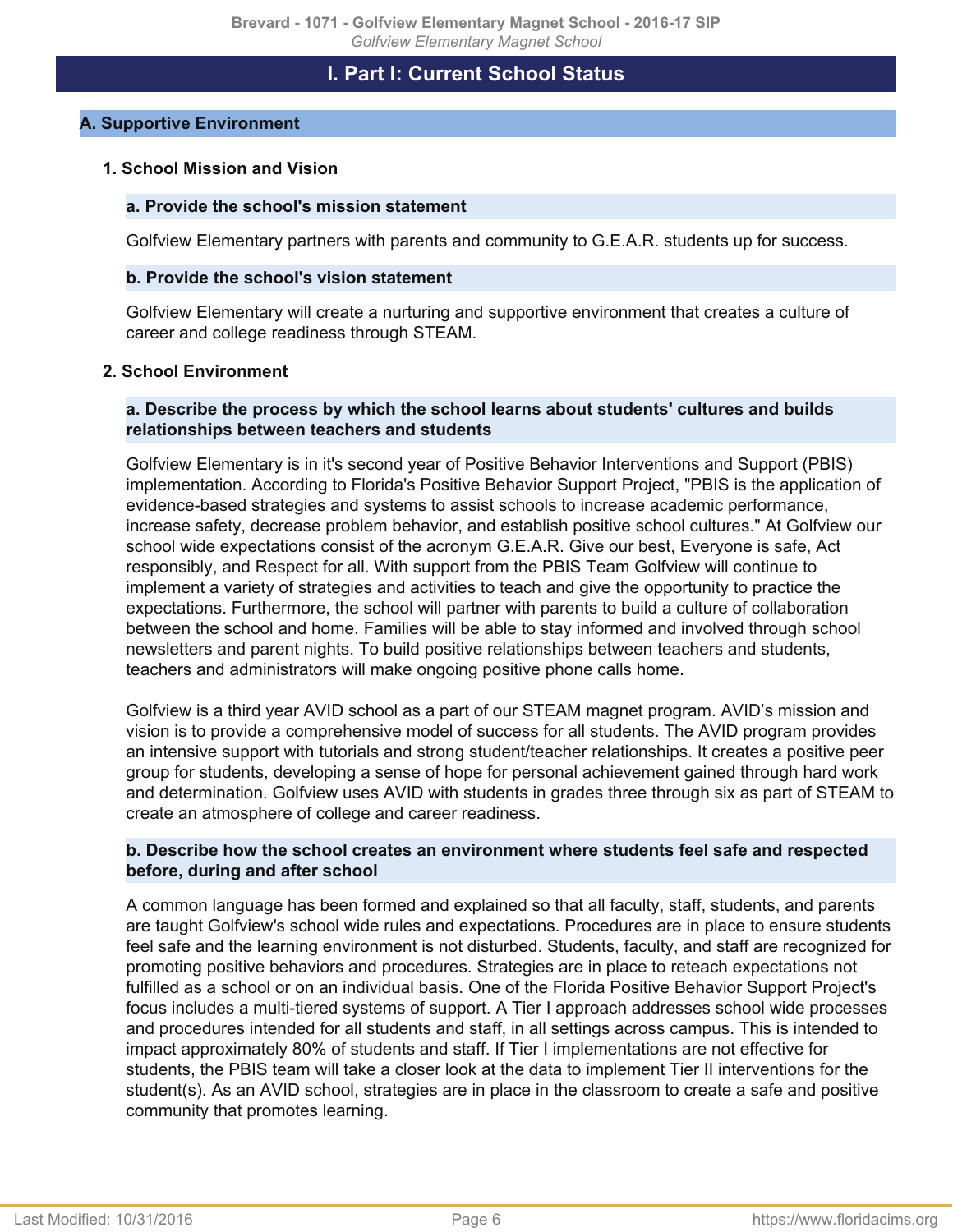#### **c. Describe the schoolwide behavioral system in place that aids in minimizing distractions to keep students engaged during instructional time. This may include, but is not limited to, established protocols for disciplinary incidents, clear behavioral expectations, and training for school personnel to ensure the system is fairly and consistently enforced**

PBIS is in full implementation. Rules and expectations are in place and posted throughout the school (Give your best, Everyone is safe, Act responsibly, Respect for all). At the beginning of the school year, the PBIS team will host a school pep rally to reintroduce the expectations to all the students. PowerPoints and posters will be shared with all students to show what the expectations look like and sound like. During preplanning, the PBIS team will share lesson plans on for the expectations along with all the new initiatives for PBIS during the 2016-17 schools year. Monthly PBIS teams will be held to track student data with the RtIB database. Using reports from the data base along with the team's scores on the Benchmarks of Qualities surveys will help drive the meetings and initiatives implemented in the school.

#### **d. Describe how the school ensures the social-emotional needs of all students are being met, which may include providing counseling, mentoring and other pupil services**

Positive Behavior Interventions of Support (PBIS) focuses on the use of effective instructional strategies to teach and reward students for engaging in our behavioral expectations, as well as consistent procedures and logical consequences to address inappropriate behavior on campus. Our goal is to help our students engage in appropriate behaviors that will help them increase learning time in the classroom.

Our behavioral expectations align with our theme: G.E.A.R. Up for Success. We are very excited to partner with our extended school families to teach and model how Golfview Bobcats can Give their best in an environment where Everyone is safe, Acts responsibility and shows Respect for all!

Golfview will implement a student mentoring program that aligns with our AVID program. Students from two neighboring middles schools that are feeder schools for our sixth graders will be partnering with us to implement the AVID tutorology concept. The Air Force Technical Application Center (AFTAC) will also provide mentoring for students.

A partnership with the Kiwanis Club of Rockledge has been established. Through this partnership students will have access to resources that support our under-resourced learners.

# **3. Early Warning Systems**

The school's response to this section may be used to satisfy the requirements of 20 U.S.C. § 6314(b)(1)(B)(ii)(III),  $(b)(1)(B)(iii)(I),$  and  $(b)(1)(I).$ 

#### **a. Describe the school's early warning system and provide a list of the early warning indicators used in the system**

Attendance: Blackboard Connect messages are sent out daily to the parents of all absent students. The school office clerk monitors attendance by running an attendance report two times a month and following up with teachers and parents as to the reason the student is absent. When a student has three (3) unexcused absences within a calendar month a Truancy Checklist is begun. The purpose of the checklist is to document absences to include type and date and contact with the parents, which includes date and method of contact. In addition the teacher on assignment will contact parents regarding absenteeism. After five (5) unexcused absences an attendance meeting is scheduled with the school's Attendance Tardy Committee. If a student has reached (10) unexcused absences within a 90 day period a referral is made to the Attendance Resource Teacher.

Behavior: Student/Parent/Administrative conferences are scheduled for all students receiving an In or Out-of-school Suspension upon the end of suspension. If the behavior or incidences continue a KId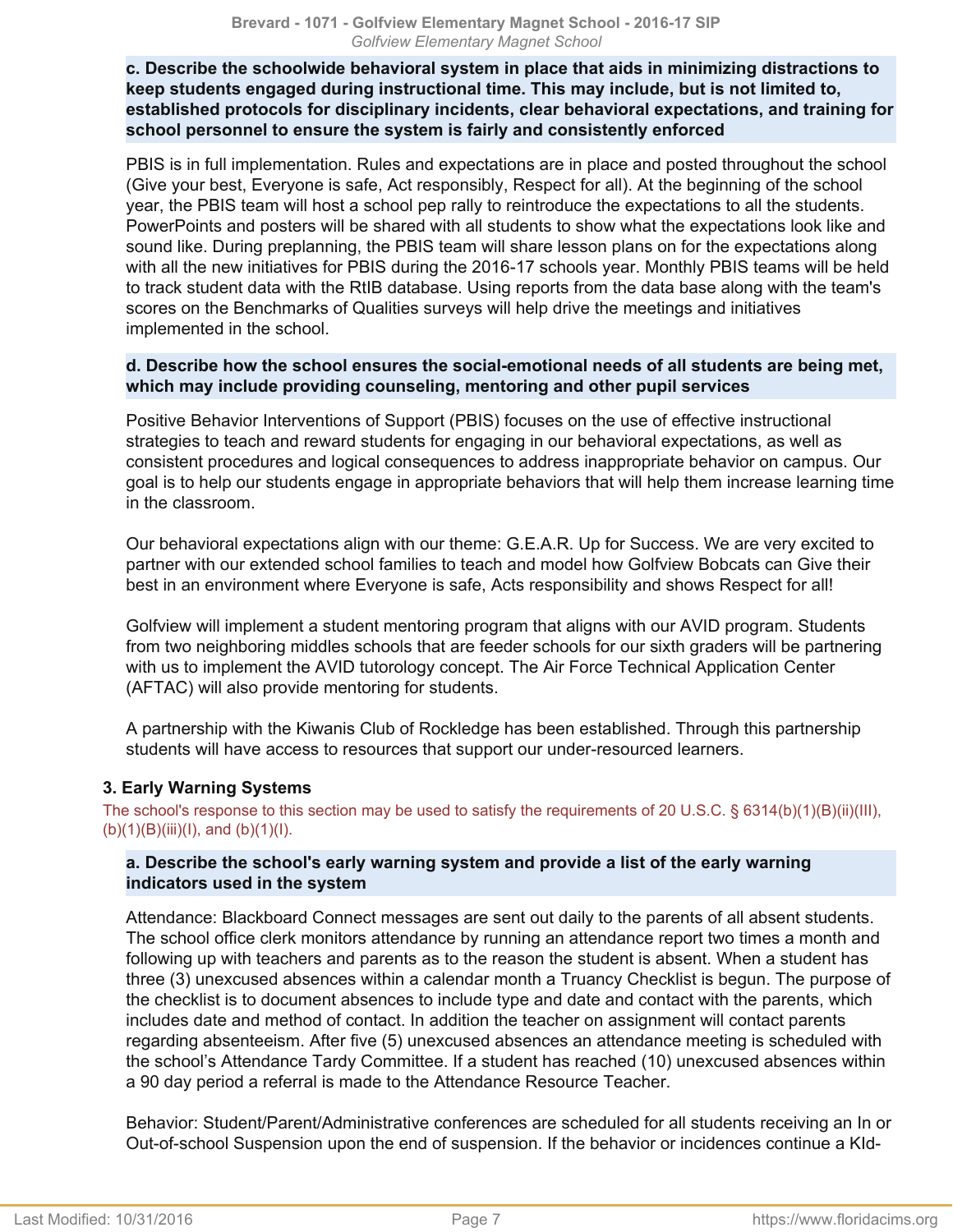Talk/IPST meeting is scheduled, to review the data gathered on the current behavior plan.

Academic Progress: Course failure and Level 1 ELA/Math i.e. (Tier II and Tier III students not making progress): Teachers must bring student academic and behavioral data to Multi-Tiered Support Systems (MTSS) meetings to determine what interventions are needed, which may include the After School Support (ASP) program, Leveled Literacy Intervention or another specific intervention service.

# **b. Provide the following data related to the school's early warning system**

# *1. The number of students by grade level that exhibit each early warning indicator:*

|                                 |          | <b>Grade Level</b> |          |                              |     |                |                |  |  |     | <b>Total</b>        |     |      |
|---------------------------------|----------|--------------------|----------|------------------------------|-----|----------------|----------------|--|--|-----|---------------------|-----|------|
| <b>Indicator</b>                |          |                    |          | K 1 2 3 4 5 6 7 8 9 10 11 12 |     |                |                |  |  |     |                     |     |      |
| Attendance below 90 percent     |          |                    |          | 44 37 27 33 39 31 25 0 0 0 0 |     |                |                |  |  |     | - 0                 | - 0 | -236 |
| One or more suspensions         |          |                    |          | 4 3 4 3 14 12 12 0 0 0 0 0   |     |                |                |  |  |     |                     | - റ | .52  |
| Course failure in ELA or Math   | $\Omega$ |                    | $\Omega$ | - 0                          | - 0 | $\overline{0}$ |                |  |  |     | $0 \quad 0 \quad 0$ |     |      |
| Level 1 on statewide assessment | $\Omega$ |                    | $\Omega$ | -37-                         |     |                | 46 33 20 0 0 0 |  |  | - 0 | - 0                 |     | 136  |

*The number of students identified by the system as exhibiting two or more early warning indicators:*

|                                                                             |  | <b>Grade Level</b> |  |  |                              |  |  |  |  |  |  |              |
|-----------------------------------------------------------------------------|--|--------------------|--|--|------------------------------|--|--|--|--|--|--|--------------|
| <b>Indicator</b>                                                            |  |                    |  |  | K 1 2 3 4 5 6 7 8 9 10 11 12 |  |  |  |  |  |  | <b>Total</b> |
| Students exhibiting two or more indicators 3 3 2 11 20 17 18 0 0 0 0 0 0 74 |  |                    |  |  |                              |  |  |  |  |  |  |              |

# **c. Describe all intervention strategies employed by the school to improve the academic performance of students identified by the early warning system**

Golfview's school based Multi-Tiered System of Supports (MTSS) is a whole-school, problem solving process that is data-driven. It is a prevention based system for improving learning outcomes for every student through a layered continuance of evidence-based practices and systems. The MTSS process provides high quality instruction and interventions matched to student need, monitors progress frequently to make decisions about changes to instruction, uses data to improve student learning, and supports staff implementation of effective practices.

Students in need of additional academic support beyond Tier I Core Instruction are supported with Tier II interventions. The academic interventions are provided by highly qualified teachers in a small group setting using research based intervention programs that are monitored to document student progress. Tier II interventions are 20-30 minutes in length, at least three times per week beyond the 90 minute reading block and progress monitored at least every two weeks. Any student who continues to show learning difficulties by not responding to the intervention after 3-4 weeks receives Tier III interventions. Tier III interventions are an additional 30 minutes of daily instruction, taught by a highly qualified teacher in a very small group of no more than three students. These groups are progress monitored on a weekly basis for at least three weeks, and the data is brought to the IPST team for review to consider the possibility of additional services from the ESE specialists. Students in need of behavior interventions beyond Tier I are supported are given additional support. Tier II behavior interventions include developing a classroom behavior plan and keeping the necessary data. Tier III behavior interventions includes a functional behavior plan with support from the school's MTSS Leadership Team and when necessary the school's behavior analyst. Staff will continue to keep data at this stage.

The school-based MTSS Leadership Team members are: Lucius Chambers (Principal), Dr. Monica Weber(Assistant Principal), Tysha Pittman (Guidance Counselor/MTSS Site Facilitator), Heather Allen (Literacy Coach), Sharon Daniels (Math/Science Coach), Title I Team. The Principal and the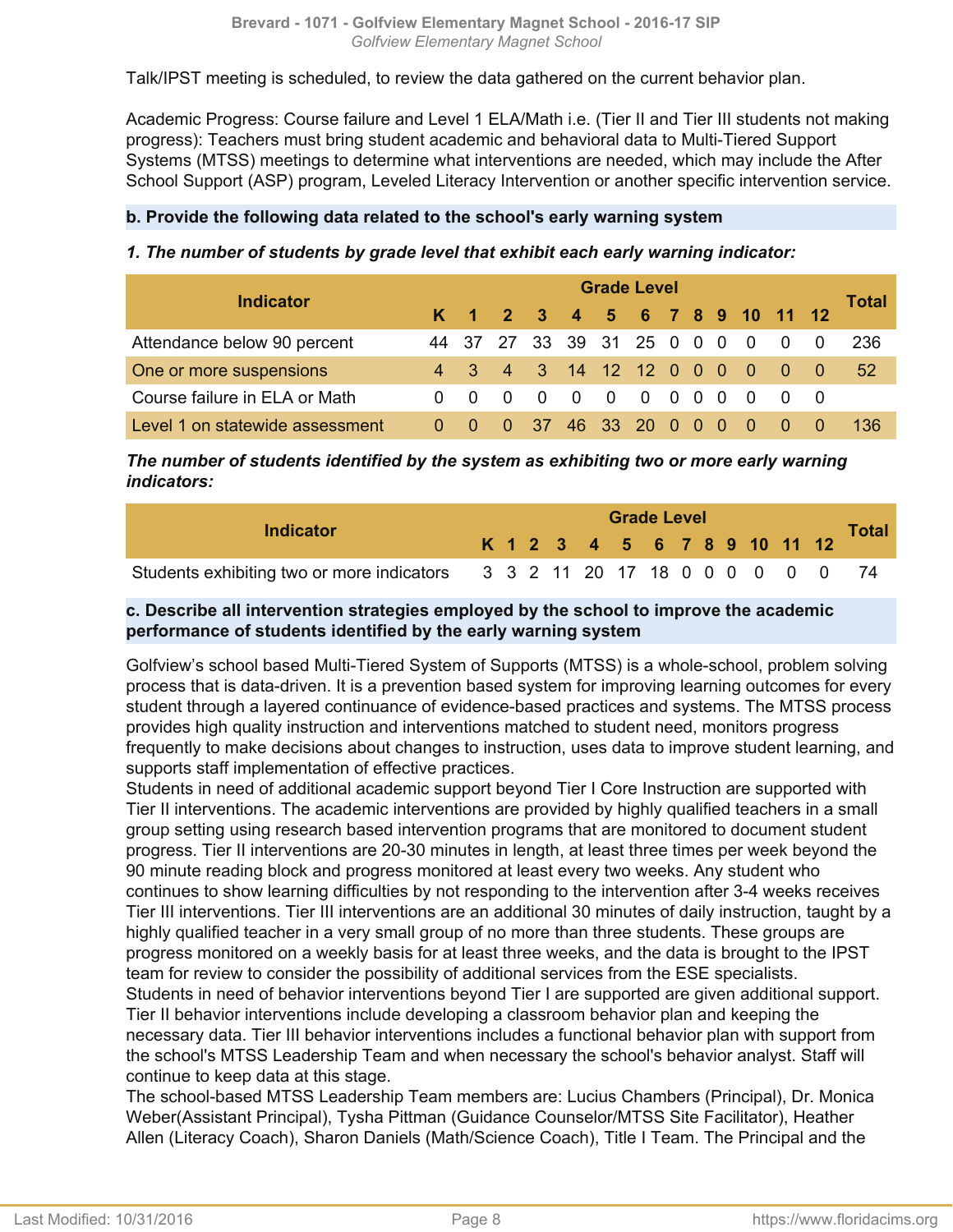Assistant Principal will be active participants in all MTSS Leadership Meetings and activities. The role of the coaches are to support teachers in using data to guide Tier I instruction, including intervention and acceleration efforts. The Guidance Counselor will perform classroom observations on students of concern, assist with monitoring that interventions are being implemented with fidelity, guide teachers through the MTSS paperwork process, and serve as coordinator of monthly grade level meetings. The role of the Title I team is to ensure that interventions and data collection being done by the team are done with fidelity and that the data is frequently reported to the teachers and at the monthly grade level meetings. The MTSS Site Facilitator will attend the eight MTSS Facilitator Meetings and share the information with pertinent staff at the school, as well as attend the monthly grade level meetings. As a collaborative MTSS team, data will be monitored and analyzed frequently, along with ensuring that interventions are implemented with fidelity by conducting walk-throughs.

# <span id="page-8-0"></span>**B. Family and Community Engagement**

The school's response to this section may be used to satisfy the requirements of 20 U.S.C. § 6314(b)(1)(B)(iii)(I)(aa).

#### **1. Describe how the school works at building positive relationships with families to increase involvement, including efforts to communicate the school's mission and vision, and keep parents informed of their child's progress**

Title I schools use the Parent Involvement Plan (PIP) to meet the requirements of 20 U.S.C. § 6314(b)(1)(F).

# **a. Will the school use its PIP to satisfy this question?**

Yes

#### *1. PIP Link*

The school completes a Parental Involvement Plan (PIP), which is available at the school site.

#### *2. Description*

A PIP has been uploaded for this school or district - see the link above.

#### **2. Describe the process by which the school builds and sustains partnerships with the local community for the purpose of securing and utilizing resources to support the school and student achievement**

To secure and utilize resources to support the school and student achievement, Golfview will continue to strengthen its relationships with local businesses as well as create new ones. Goals are first identified, and matched to secure and utilize resources to support initiatives. Golfview uses all resources including staff, feeder chains, community groups, district contacts, parents and extended family to sustain school programs. Golfview's Partnering for Education contact will attend monthly business partner district meetings in order to promote Golfview initiatives. The coordinator will create a brochure which includes a wish list to share with local businesses informing them of all the ways they can be involved with the school as well as coordinate efforts to promote their offerings. Our coordinator, principal and assistant principal will work to schedule events and activities involving our partners for education throughout the calendar year. Keeping our partners updated will be a top priority of our coordinator through emails and newsletters.

#### <span id="page-8-1"></span>**C. Effective Leadership**

The school's response to this section may be used to satisfy the requirements of 20 U.S.C. § 6314(b)(1)(H).

## **1. School Leadership Team**

#### **a. Membership**

Identify the name, email address and position title for each member of the school leadership team.**:**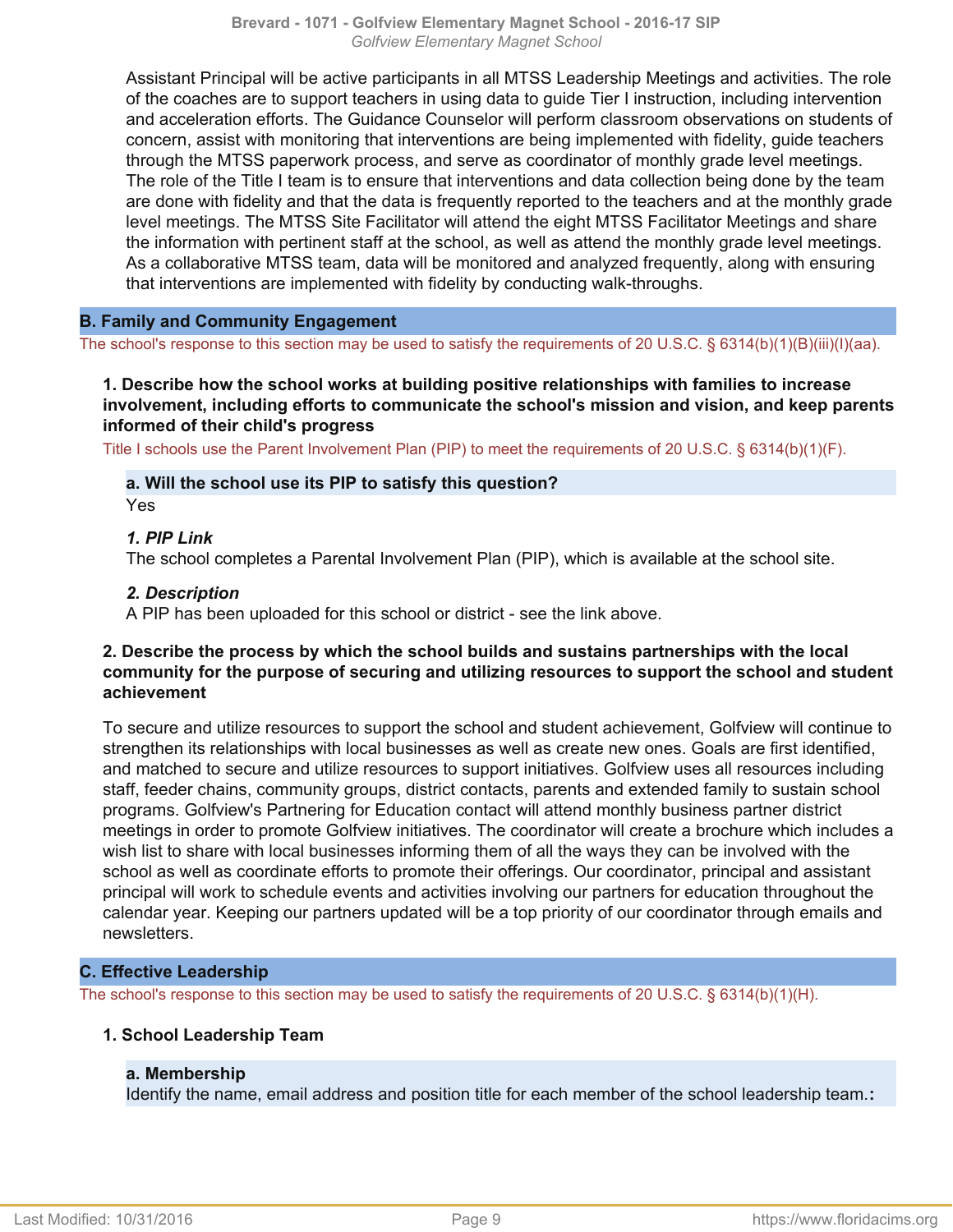**Brevard - 1071 - Golfview Elementary Magnet School - 2016-17 SIP** *Golfview Elementary Magnet School*

| <b>Name</b>        | <b>Title</b>               |
|--------------------|----------------------------|
| Chambers, Lucius   | Principal                  |
| Weber, Monica      | <b>Assistant Principal</b> |
| Allen, Heather     | <b>Instructional Coach</b> |
| Coverdale, Jeffery | Dean                       |
| Daniels, Sharon    | Instructional Coach        |
| Pringle, Deborah   | <b>Instructional Coach</b> |
| Cisko, Lisa        | Teacher, K-12              |
| Pittman, Tysha     | <b>Guidance Counselor</b>  |
| Spracklin, Linda   | Instructional Coach        |

#### **b. Duties**

# *1. Describe the roles and responsibilities of the members, including how they serve as instructional leaders and practice shared decision making*

The principal serves as the school's primary instructional leader.

Specific improvement goals are determined by using the 8 step problem solving model.

The guidance counselor leads and monitors the MTSS processes.

The teacher on assignment will monitor attendance and discipline.

The Magnet/AVID coordinator will conduct walk-throughs, coordinate AVID site team meetings, spear head magnet initiatives and attend magnet/AVID coordinator district meetings.

The principal and assistant principal conduct classroom walk-throughs, formal/informal observations and facilitate data chats to guide teachers in understanding the rigor of the standards.

The instructional coaches analyze data, model lessons, co-teach, provide informal observations/ feedback, facilitate professional development, plan and collaborate on effective instructional strategies and suggest additional resources for teachers.

*2. Describe the process through which school leadership identifies and aligns all available resources (e.g., personnel, instructional, curricular) in order to meet the needs of all students and maximize desired student outcomes. Include the methodology for coordinating and supplementing federal, state and local funds, services and programs. Provide the person(s) responsible, frequency of meetings, how an inventory of resources is maintained and any problem-solving activities used to determine how to apply resources for the highest impact*

Grade level teachers, administrators, and instructional coaches participate in grade level meetings respectively to reflect on student progress from formative assessments that target specific standards. During grade level meetings student data is analyzed to identify strengths and areas of improvement. Effective strategies, resources, and instructional practices relating to the standards are shared. Strategies to address student needs for differentiation and enrichment are also addressed.

The school leadership team meets on a weekly basis to review data, monitor student progress, discuss information shared in the grade level meetings, reflect on walk-throughs and observations conducted throughout the school. The purpose of the school leadership team is to monitor the overall progress that teachers and students are making towards the SIP goal. Members of the school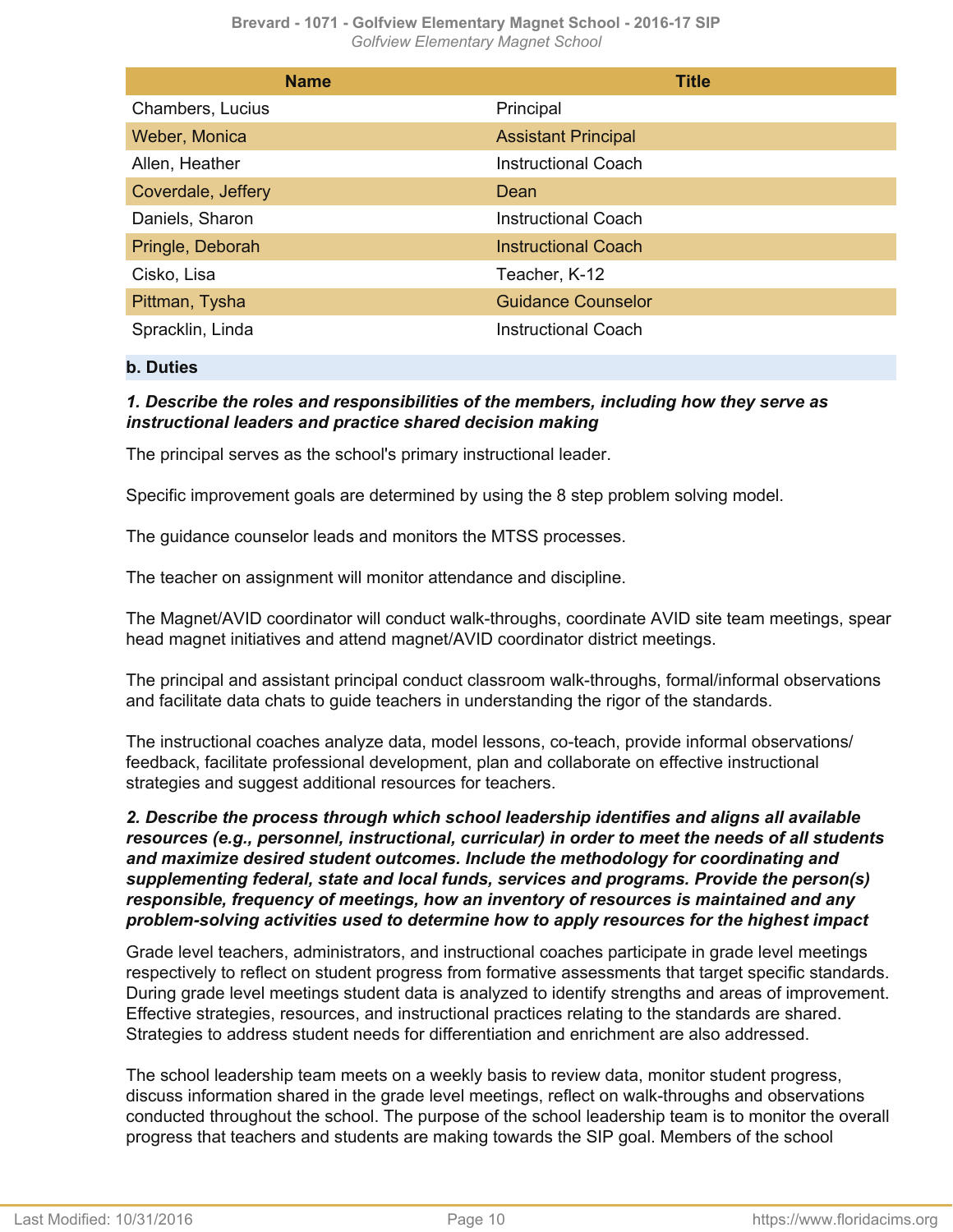leadership team will assist teachers by facilitating discussions to develop a better understanding on how to utilize student data as it relates to the standards-based instruction and effective instructional practices. The leadership team meeting will identify specific professional development needs. The assistant principal will schedule professional development opportunities addressing these specific needs.

A Title I Framework is completed to designated allocated resources in areas of need such as intervention programs, personnel, and technology. Additionally, an AVID site plan was created to monitor instructional strategies and resources in the classrooms.

# **2. School Advisory Council (SAC)**

#### **a. Membership**

Identify the name and stakeholder group for each member of the SAC.**:**

| <b>Name</b>            | <b>Stakeholder Group</b>          |
|------------------------|-----------------------------------|
| Lucius Chambers        | Principal                         |
| <b>Karen Proctor</b>   | <b>Education Support Employee</b> |
| Mary Kienzle           | Teacher                           |
| <b>Rolande Thomas</b>  | Parent                            |
| Kimberly Middleton     | Parent                            |
| <b>Nicole Hughes</b>   | <b>Teacher</b>                    |
| Rhonda Ripperger       | Teacher                           |
| Lisa Cisko             | <b>Teacher</b>                    |
| <b>Christine Ayers</b> | Parent                            |
| <b>Tanya Berard</b>    | Parent                            |
| Kenya Odom             | Parent                            |
| <b>Casey Susgon</b>    | Parent                            |
| <b>Sharon Autry</b>    | Parent                            |
| <b>Sharon Daniels</b>  | <b>Teacher</b>                    |

#### **b. Duties**

# *1. Provide a description of the SAC's involvement with the following activities, as required by section 1001.452(2), Florida Statutes*

#### *a. Evaluation of last year's school improvement plan*

The SAC members were informed about the school's SIP goals they asked questions and gave input. The SAC members approved the drafted changes to the 2015-2016 SIP plan on September 14, 2015. SAC members will discuss and evaluate the outcome

#### *b. Development of this school improvement plan*

Working copies of the SIP were distributed to the SAC members. All members were were asked to give input on or before September 22, 2016. Strategic goals will be implemented according to the timeline in the SIP. Areas that we will be concentrating on will be in Math, Science and ELA.

#### *c. Preparation of the school's annual budget and plan*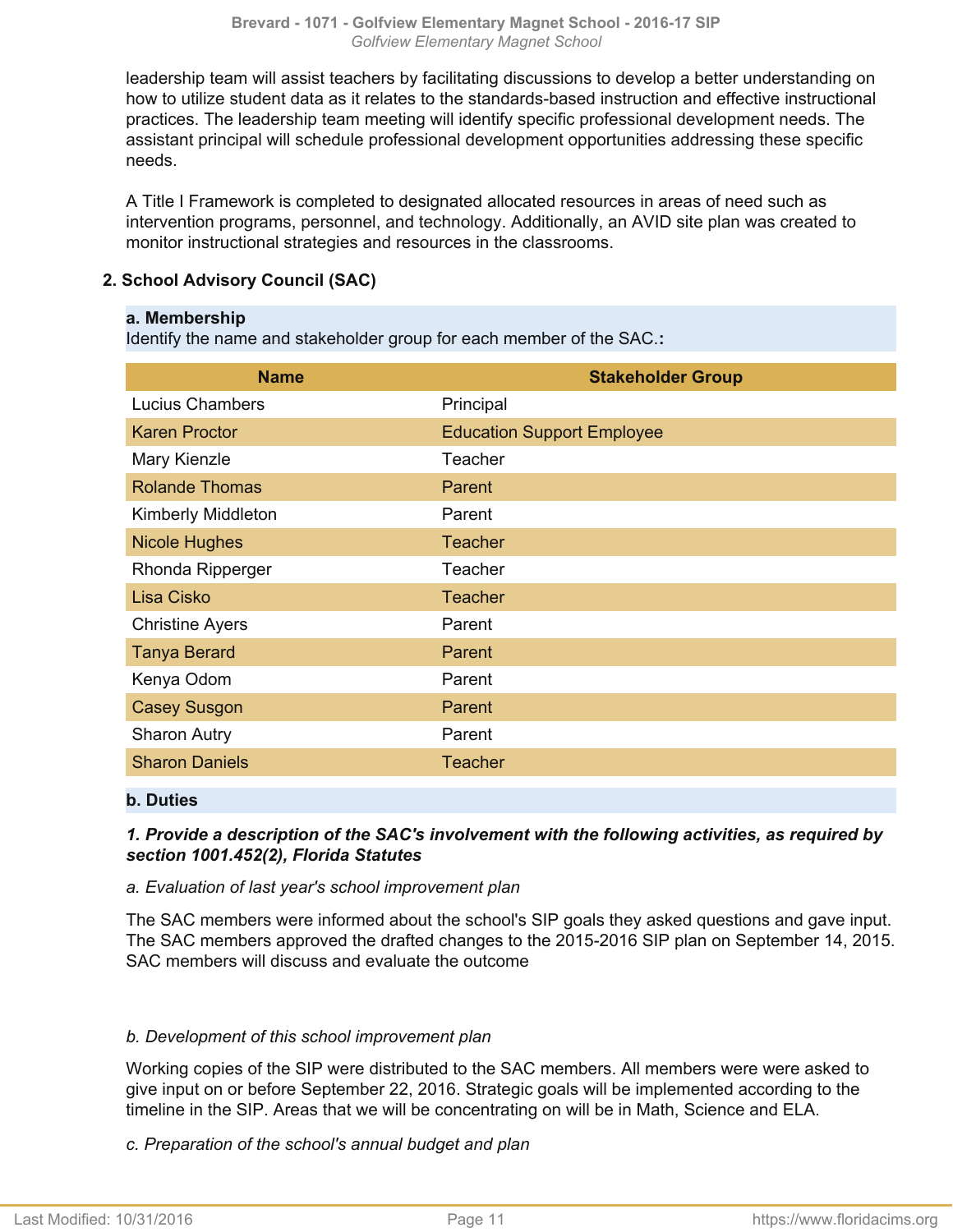Our beginning balance or the 2016-2017 school year is \$3,594.98. In the past monies from SAC were used to purchase walkie-talkies for teachers, and a golf cart. Both of these items were considered as needed due to the safety of our students.

# *2. Describe the use of school improvement funds allocated last year, including the amount budgeted for each project*

Ms. Kienzle will be meeting with district leaders at an upcoming SAC in-service to ask about what specifically SAC can use their funds for.

#### *3. Verify that the school is in compliance with section 1001.452, Florida Statutes, regarding the establishment requirements and duties of the SAC* Yes

*a. If the school is not in compliance, describe the measures being implemented to meet SAC requirements*

# **3. Literacy Leadership Team (LLT)**

#### **a. Membership**

Identify the name and position title for each member of the school-based LLT or similar group, if applicable.**:**

| <b>Name</b>      | <b>Title</b>               |
|------------------|----------------------------|
| Chambers, Lucius | Principal                  |
| Allen, Heather   | <b>Instructional Coach</b> |
| Cisko, Lisa      | Teacher, K-12              |
| Weber, Monica    | <b>Assistant Principal</b> |
| Spracklin, Linda | <b>Instructional Coach</b> |

#### **b. Duties**

#### *1. Describe how the LLT or similar group promotes literacy within the school, if applicable*

The Literacy Leadership Team promotes a culture of literacy within the school through collaborative planning, problem-solving, and professional development with a focus on standards-based instruction.The LLT consists of a highly-qualified group of professionals including: administration, coordinators, coaches, and teachers. All members of the LLT demonstrate a strong commitment to enhancing standards-based teaching practices and overall student achievement.The LLT members will make certain that the literacy goals and reading objectives in the School Improvement Plan are met by analyzing data and identifying strengths and areas for improvement, collaborating based on specific needs, modeling effective classroom instructional practices, collaborating during grade-level meetings, providing professional development on areas of need, and sharing supportive and reflective feedback to teachers.

The LLT will meet on a monthly basis to oversee implementation of the reading objectives and literacy goals as indicated in the School Improvement Plan.The administration and literacy coach will facilitate the LLT meetings and will notify participants of the meetings, provide an agenda, document the minutes, and will disseminate information discussed by the LLT with the school staff. A goal for the LLT will be to promote a collaborative culture through shared decision-making, trust, and reflective feedback. The LLT will collaborate on strategies to support the school-wide literacy initiatives on identified areas of need and will share these strategies with the school staff through professional development and grade level meetings. The LLT members will support effective strategies by observing, modeling, and supporting classroom teachers on a consistent basis.They will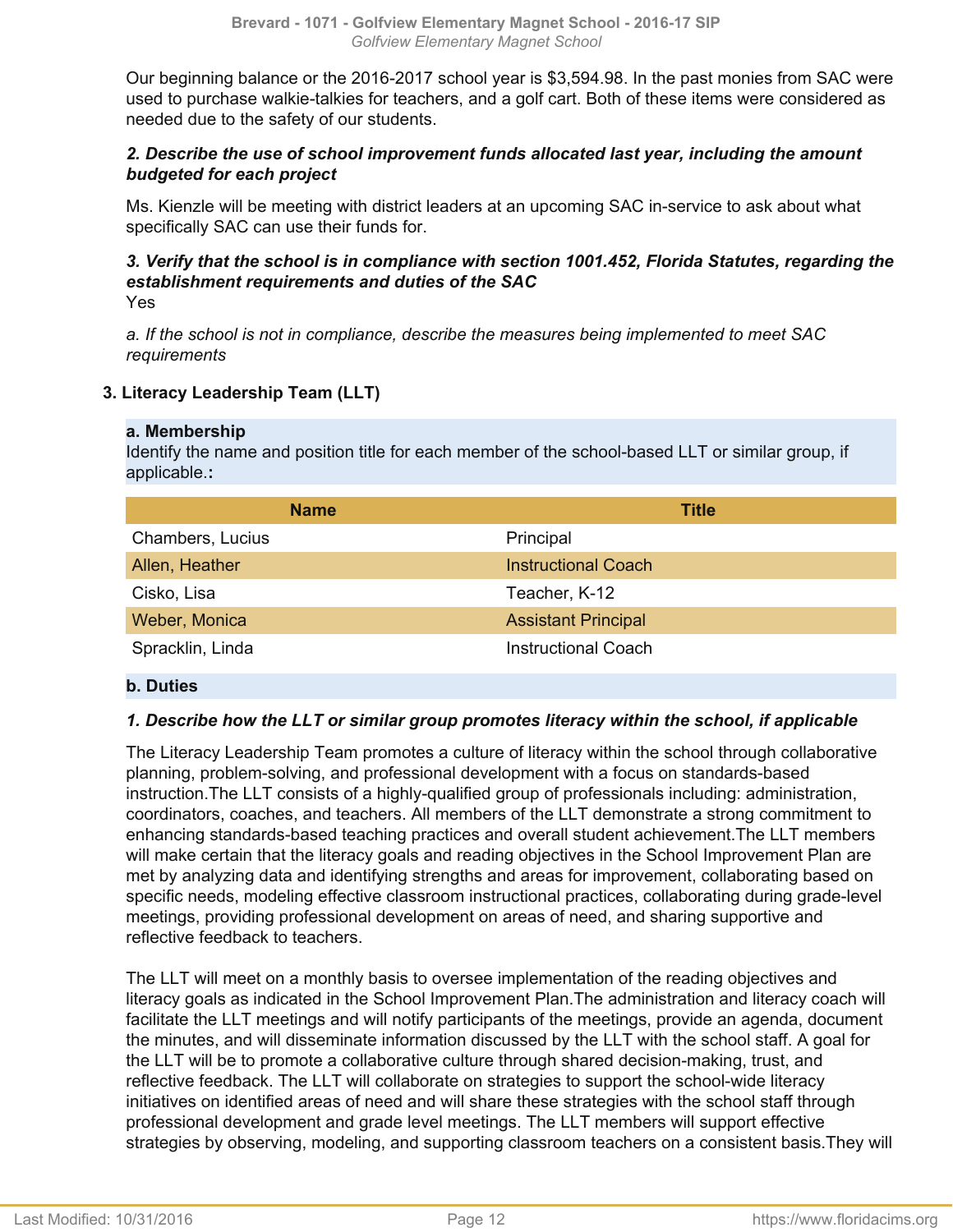also provide professional development focusing on standards-based instruction and the Six Instructional Shifts in ELA/Literacy with an emphasis on content area literacy, writing across the curriculum, text-based answers, and writing from sources.

#### <span id="page-12-0"></span>**D. Public and Collaborative Teaching**

The school's response to this section may be used to satisfy the requirements of 20 U.S.C. § 6314(b)(1)(D).

#### **1. Describe the school's strategies to encourage positive working relationships between teachers, including collaborative planning and instruction**

To encourage positive working relationships teachers will be allotted more time to collaborate by:

\*Having faculty meetings once a month and then in lieu of faculty meetings the rest of the month teachers will have that time to meet with their grade level teams to plan.

\*Once per quarter teachers will be provided with substitutes for a three hour block in order to meet with instructional coaches to plan for the upcoming nine weeks.

\*Allowing the selected location of team meetings to be left up to teachers: whatever location meets the needs of the desired/required resources.

\*Having the Leadership Team support grade level team-selected additional days of planning by: attending upon request, assisting with curriculum, and providing additional resource needs.

\*Grade level chairs will be assigned to help facilitate common planning meetings as well as mainstream line of communication with teachers and administration.

\*A calendar has been set with weekly grade level teams. Each week will have a focus of either ELA, Math, AVID, or MTSS. Meetings will be run by instructional coaches/AVID Coordinator or MTSS Coordinator that will assist teachers in looking at student data to drive instruction in the classroom.

\*In accordance with the Positive Behavior Interventions and Support (PBIS) program, there will be a compliment board for teachers to acknowledge one another in achievements or to show gratitude for assistance.

By providing these opportunities, colleagues will share idea and successes, step in to help solve challenging problems, and foster conditions for successful teaching.

#### **2. Describe the school's strategies to recruit, develop and retain highly qualified, certified-in-field, effective teachers to the school**

Advertisements for available positions are posted by the school secretary on the district website.The administration reviews the applicants' qualifications and experience. A team of administrators and teachers interview qualified applicants. Teachers who are hired that are new to Brevard County Public Schools must complete the Brevard County Beginning Teacher Induction Program. All new teachers to Brevard are assigned a CET trained mentor. Mentors support beginning teachers through observations and reflective feedback.In addition, one lead teacher will be designated to attend Peer Mentoring Council meetings at the district and then organize monthly mentoring meetings for the new teachers and their mentors to make sure that the new teachers are provided with all the support needed to be successful. Further, administrators will focus on attaining a highly effective score in the ILPAS Domain 2 Element 4.2: Recruitment and Retention: The leader employs a faculty with proficiency and cultural understandings needed for the school population served.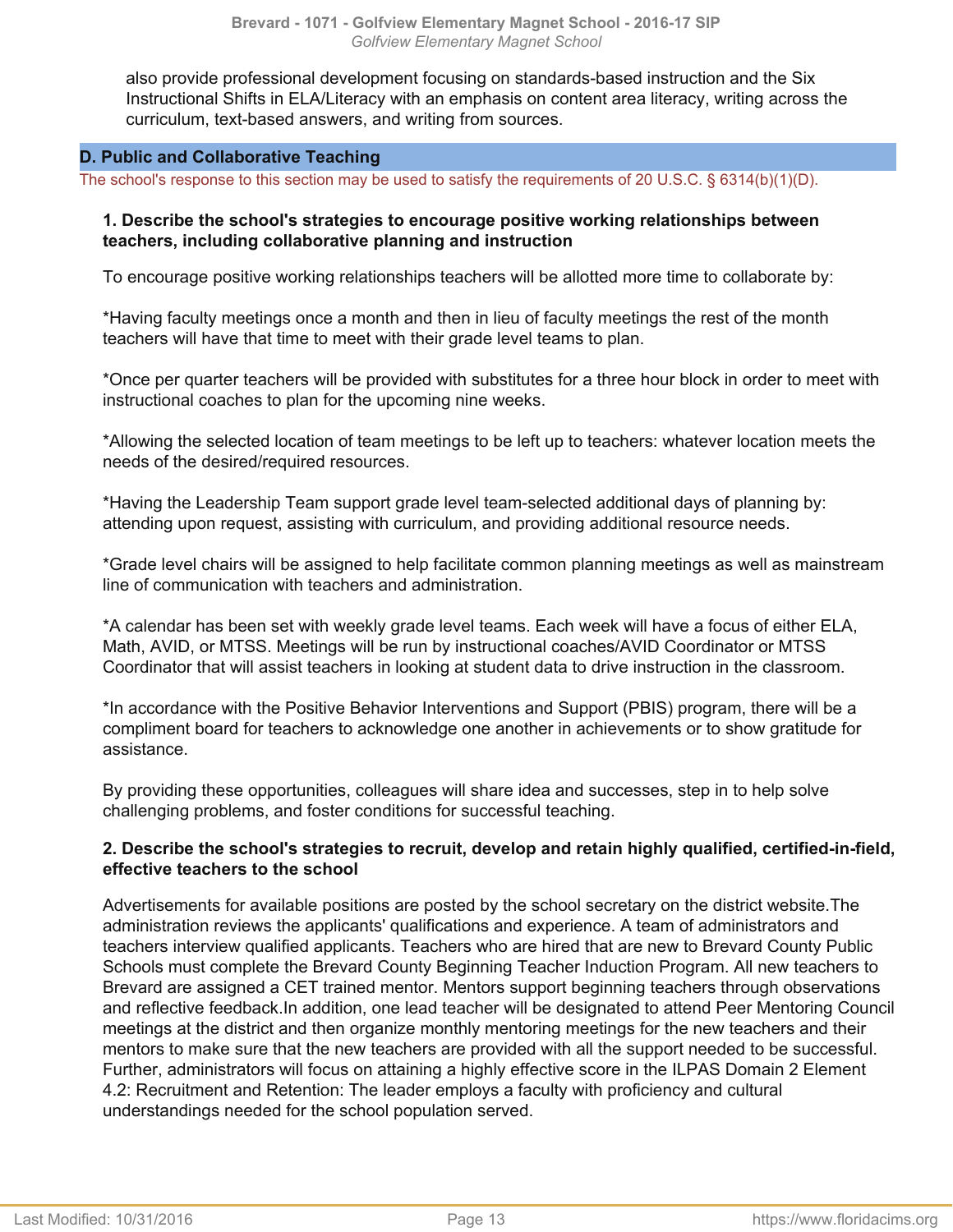#### **3. Describe the school's teacher mentoring program, including the rationale for pairings and planned mentoring activities**

Golfview's teachers participate in the Brevard Schools Induction Program. Experienced teachers new to Brevard and teachers new to teaching participate in the mentoring program for two years. During this period participating teachers are:

#### assigned a CET trained mentor teacher

required to take six (6) hours of professional development each year of participation required to observe his/her mentor teacher two times per year and seek/receive feedback required to be observed by his/her mentor teacher two times per year and seek/receive feedback required to be observed by an administrator two times per year and receive feedback and required to be evaluated by an administrator two times per year and receive feedback.

When available pairings are decided based on same grade level or primary/intermediate grade level. Mentoring activities consist of district and school-wide trainings: Classroom management, Ruby Payne, Love and Logic, Cooperative Learning, Introduction to Brevard County Culture through New-Teacher Academy, PBIS, AVID, BEST and monthly peer mentoring meetings.

#### <span id="page-13-0"></span>**E. Ambitious Instruction and Learning**

#### **1. Instructional Programs and Strategies**

#### **a. Instructional Programs**

#### *1. Describe how the school ensures its core instructional programs and materials are aligned to Florida's standards*

Golfview ensures its core instructional programs and materials are aligned to Florida's standards by utilizing the textbook adoptions approved by the State of Florida. Additional resources, such as CPALMS lessons that align to the Florida Standards and NGSSS have also been shared. Golfview will continue to share resources that promote standards-based instruction and differentiated learning during professional development. In addition, Golfview will conduct professional development on prioritizing standards and the Backwards Design Model to help teachers deepen their understanding on how to plan, teach, and assess the Florida Standards with an emphasis on data-driven instruction and creating authentic standards-based assessments. Teachers are encouraged to seek out additional resources that integrate ELA Florida Standards with Science and Social Studies NGSSS that meet the text complexity and lexile ranges specified for each grade level.

#### **b. Instructional Strategies**

#### *1. Describe how the school uses data to provide and differentiate instruction to meet the diverse needs of students. Provide examples of how instruction is modified or supplemented to assist students having difficulty attaining the proficient or advanced level on state assessments*

Identifying students in need of additional academic support is determined by analyzing the results of state, district and classroom formative assessments. For example, FAIR-FS data will be analyzed to determine the need for additional intervention as stated on the district decision trees. All students in grades kindergarten, one and two will be screened for the Phonological Awareness Screener for Intervention(PASI) or the Phonics Screener for Intervention(PSI). Walk-to-intervention groups will be formulated based on the results of the PASI/PSI screeners. The academic interventions are provided by highly qualified teachers in a small group setting using research based intervention program from 95% Group that are monitored to document student progress. Title I and classroom teachers will provide Tier II and Tier III interventions utilizing the Leveled Literacy Intervention (LLI) program. Tier II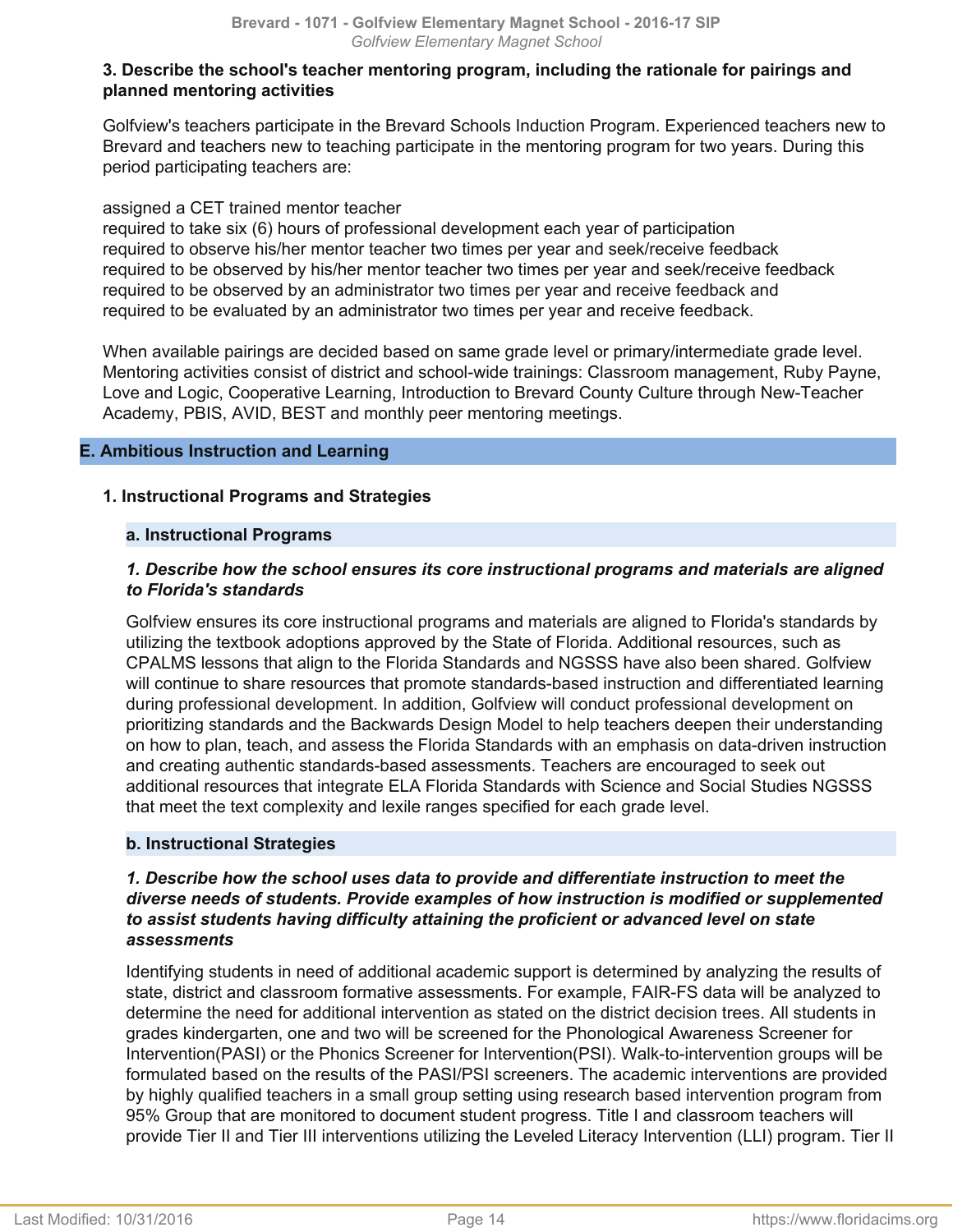interventions are 20-30 minutes in length, at least three times per week beyond the 90 minute reading block and progress monitored every two weeks. Any student who continues to show learning difficulties by not responding to the intervention after 3-4 weeks receives Tier III interventions.

Behavior interventions include developing a classroom behavior plan and keeping the necessary data.Tier III interventions are an additional 30 minutes of daily instruction, taught by a highly qualified teacher in a very small group of no more than three students. These groups are progress monitored on a weekly basis for at least three weeks, and the data is brought to the Individual Problem Solving Team (IPST) team for review to consider the possibility of additional services from the ESE specialists. Tier III behavior interventions includes a functional behavior plan with support from the school's MTSS Leadership Team and when necessary the school's behavior analyst. Staff continue to keep data at this stage.

# *2. Provide the following information for each strategy the school uses to increase the amount and quality of learning time and help enrich and accelerate the curriculum:*

#### **Strategy:** After School Program

#### **Minutes added to school year:** 5,700

After School Academic Support is provided in both reading, math and science instruction.

#### *Strategy Rationale*

Students will be provided instruction in small groups to support them with the skills necessary to master standards taught in reading, math, and science.

#### *Strategy Purpose(s)*

• Core Academic Instruction

#### *Person(s) responsible for monitoring implementation of the strategy* Weber, Monica, weber.monica@brevardschools.org

# *Data that is or will be collected and how it is analyzed to determine effectiveness of the strategy*

The data that will be used to assess the effectiveness of this program includes:

FAIR-FS grades 3-6 District Assessments in Reading, Math, and Science FSA Assessment Data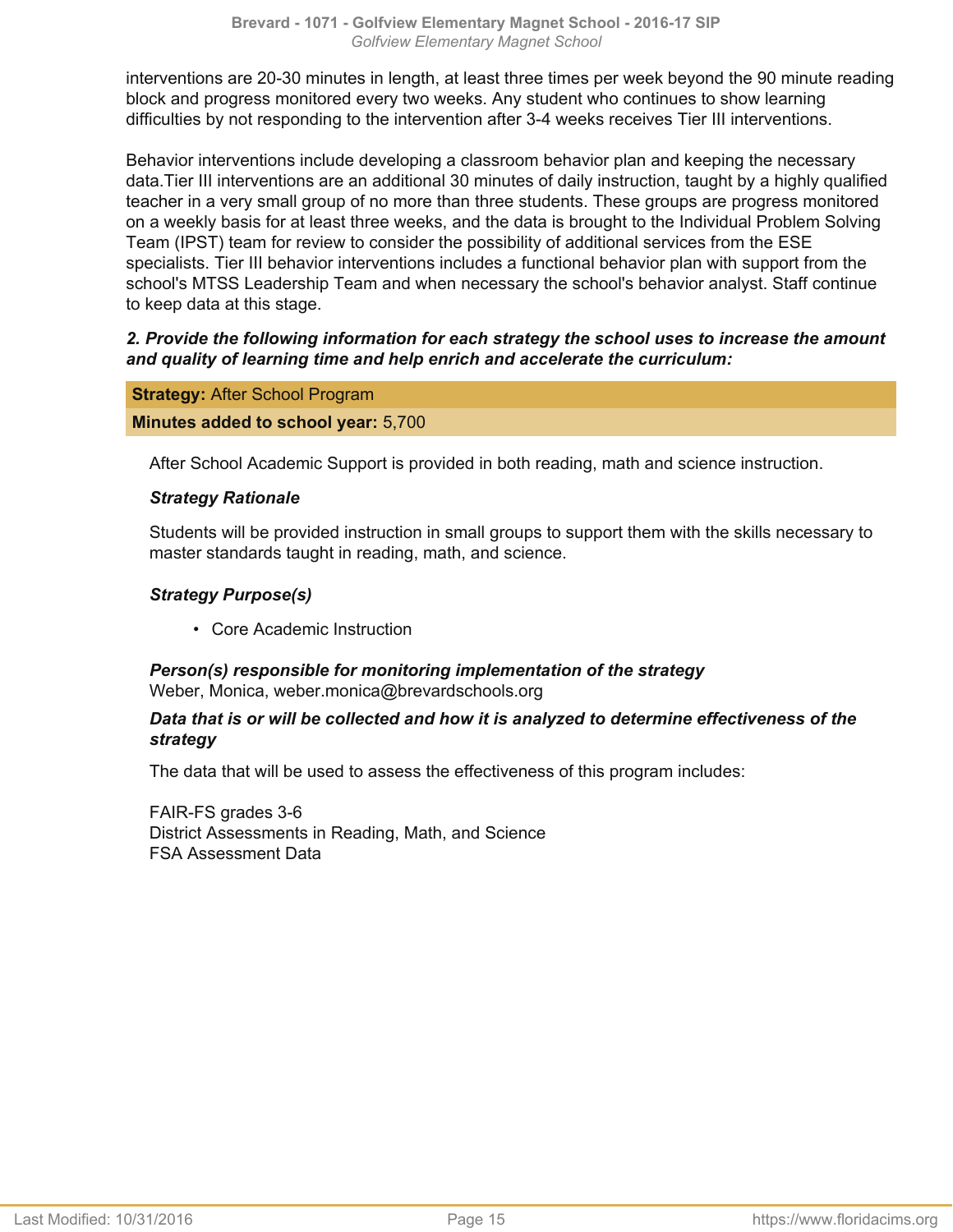**Strategy:** Before School Program **Minutes added to school year:** 450

I Ready to support reading/math.

# *Strategy Rationale*

I Ready is program that consists of computer adaptive software that assesses students' individual strengths and weakness and provides instructional support on specific skills needed to support the Florida Standards.

# *Strategy Purpose(s)*

- Core Academic Instruction
- Enrichment

*Person(s) responsible for monitoring implementation of the strategy* Weber, Monica, weber.monica@brevardschools.org

*Data that is or will be collected and how it is analyzed to determine effectiveness of the strategy*

I Ready Reports will be used to analyze individual student growth. Conferences will be held with students to discuss progress.

# **2. Student Transition and Readiness**

#### **a. PreK-12 Transition**

The school's response to this question may be used to satisfy the requirements of 20 U.S.C. § 6314(b)(1)(G).

#### *1. Describe the strategies the school employs to support incoming and outgoing cohorts of students in transition from one school level to another*

The strategies Golfview employs to support incoming and outgoing cohorts of students in transition from one school level to another include:

\*PBIS Pep Rallies to familiarize students to the school wide expectations.

\*AVID Organizational Techniques which include; Study Skills and Note-taking Skills including instruction using Two-Column, Three-Column and Cornell Notes.

\*Middle School Presentations on-campus (These strategies help to empower 6th grade students to help them make a successful transition to middle school).

\*Kindergarten orientation is conducted at the end of the year for pre-K families to help students be successful on their first day of Kindergarten.

\*At the beginning of the year a BooHoo Breakfast is held for parents of Kindergarten students after dropping off students to give them more information on what to expect in the upcoming year.

#### **b. College and Career Readiness**

# *1. Describe the strategies the school uses to advance college and career awareness, which may include establishing partnerships with business, industry or community organizations*

N/A

*2. Identify the career and technical education programs available to students and industry certifications that may be earned through those respective programs*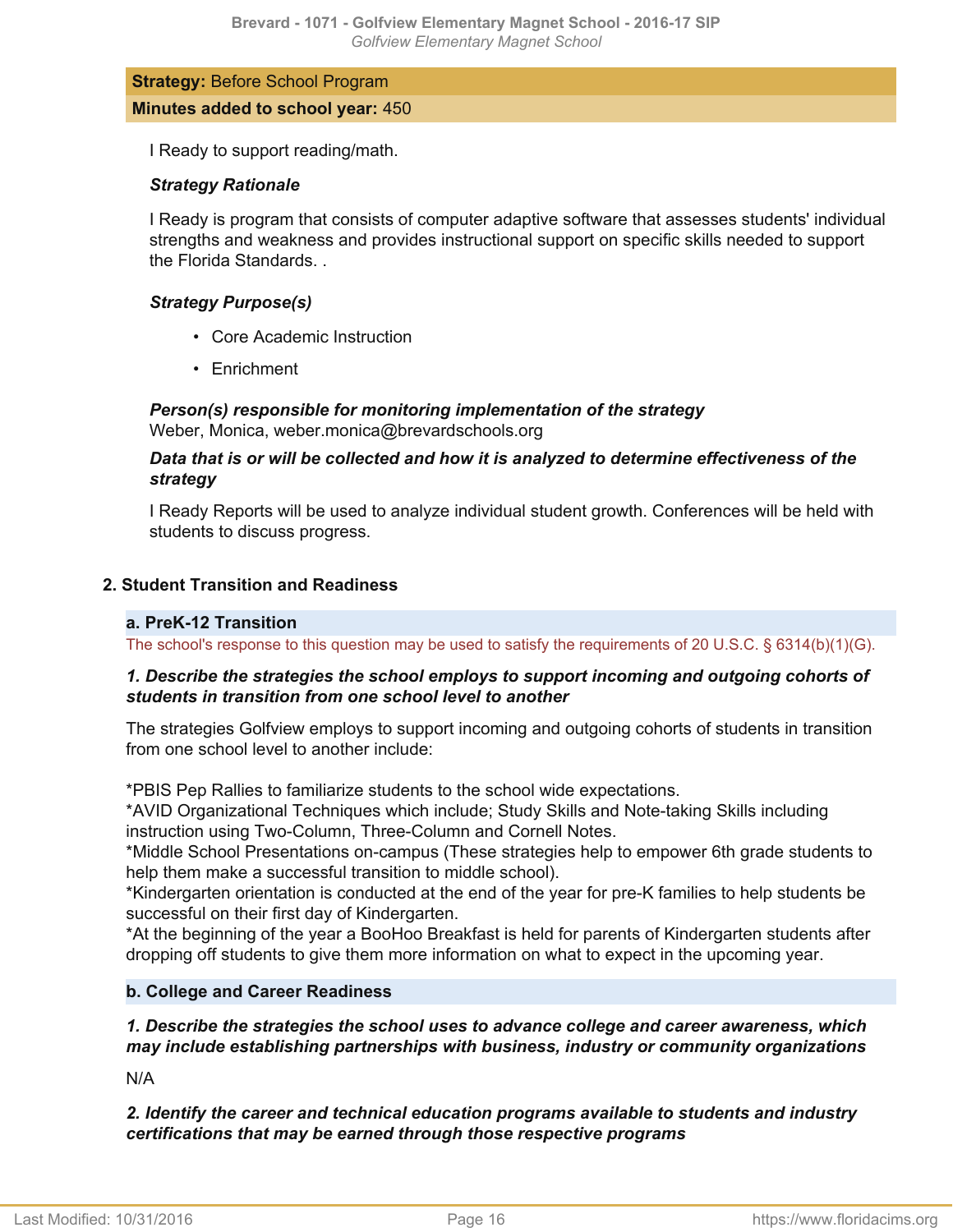N/A

# *3. Describe efforts the school has taken to integrate career and technical education with academic courses (e.g., industrial biotechnology) to support student achievement*

N/A

*4. Describe strategies for improving student readiness for the public postsecondary level based on annual analysis of the [High School Feedback Report,](http://data.fldoe.org/readiness/) as required by section 1008.37(4), Florida Statutes*

N/A

# **II. Needs Assessment**

The school's completion of this section may satisfy the requirements of 20 U.S.C. § 6314(b)(1)(A).

#### **A. Problem Identification**

#### **1. Data to Support Problem Identification**

#### **b. Data Uploads**

Data uploads are not required by the Florida Department of Education but are offered as a tool for the needs assessment. In this section, the school may upload files of locally available data charts and graphs being used as evidence of need.

The following documents were submitted as evidence for this section:

*No files were uploaded*

#### **2. Problem Identification Summary**

This section is not required by the Florida Department of Education but is provided as an opportunity for the school to summarize the points of strength and areas of need that have been identified in the data.

N/A

## **B. Problem Analysis Summary**

This section is not required by the Florida Department of Education but is provided as an opportunity for the school to summarize the underlying "why"? or root causes for the areas of need identified in the data, as determined by situational awareness of, and research conducted by, the stakeholders involved in the needs assessment.

N/A

# **C. Strategic Goals**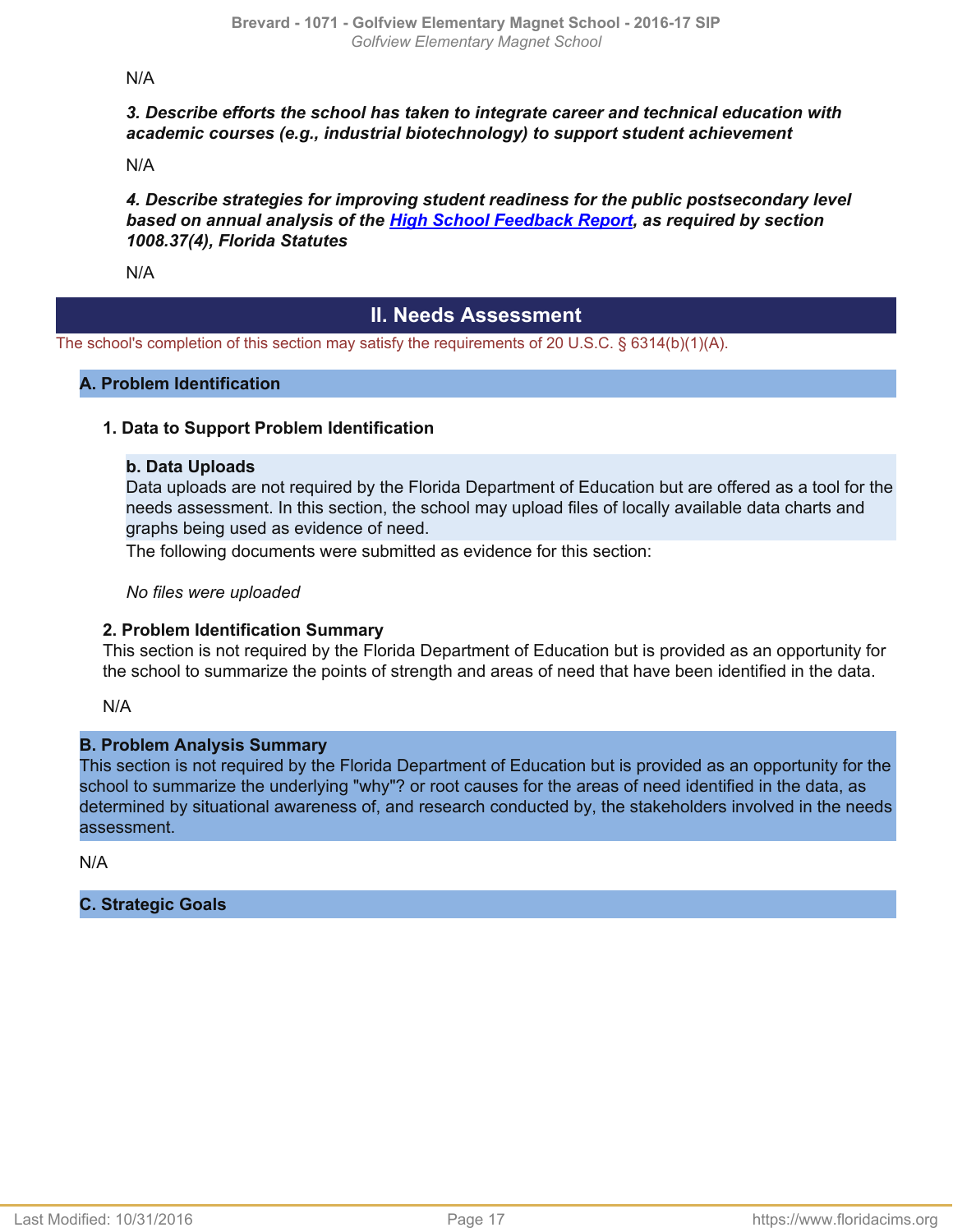# **School Improvement Goals**

<span id="page-17-0"></span>*The following key is intended to help readers understand how the sections of this document correspond to the steps of the 8-step planning and problem-solving framework used in the School Improvement Plan. The Quick Key numbers can help registered users go directly to the point of entry for any given goal, barrier and strategy within the online survey.*

# **Problem Solving Key**

 $G =$  Goal  $B =$ <br>Barrier **S** = Strategy

 $1 =$  Problem Solving Step  $\left[ \begin{array}{cc} \bullet & \bullet & \bullet \\ \bullet & \bullet & \end{array} \right] =$  Quick Key

# **Strategic Goals Summary**

<span id="page-17-1"></span>Increase student understanding/knowledge in the core content with rigorous Standards-based instruction. **G1.**

# **Strategic Goals Detail**

<span id="page-17-2"></span>*For each strategic goal, this section lists the associated targets (i.e., "SMART goals"), targeted barriers to achieving the goal, resources available to help reduce or eliminate the barriers, and the plan for monitoring progress toward the goal.*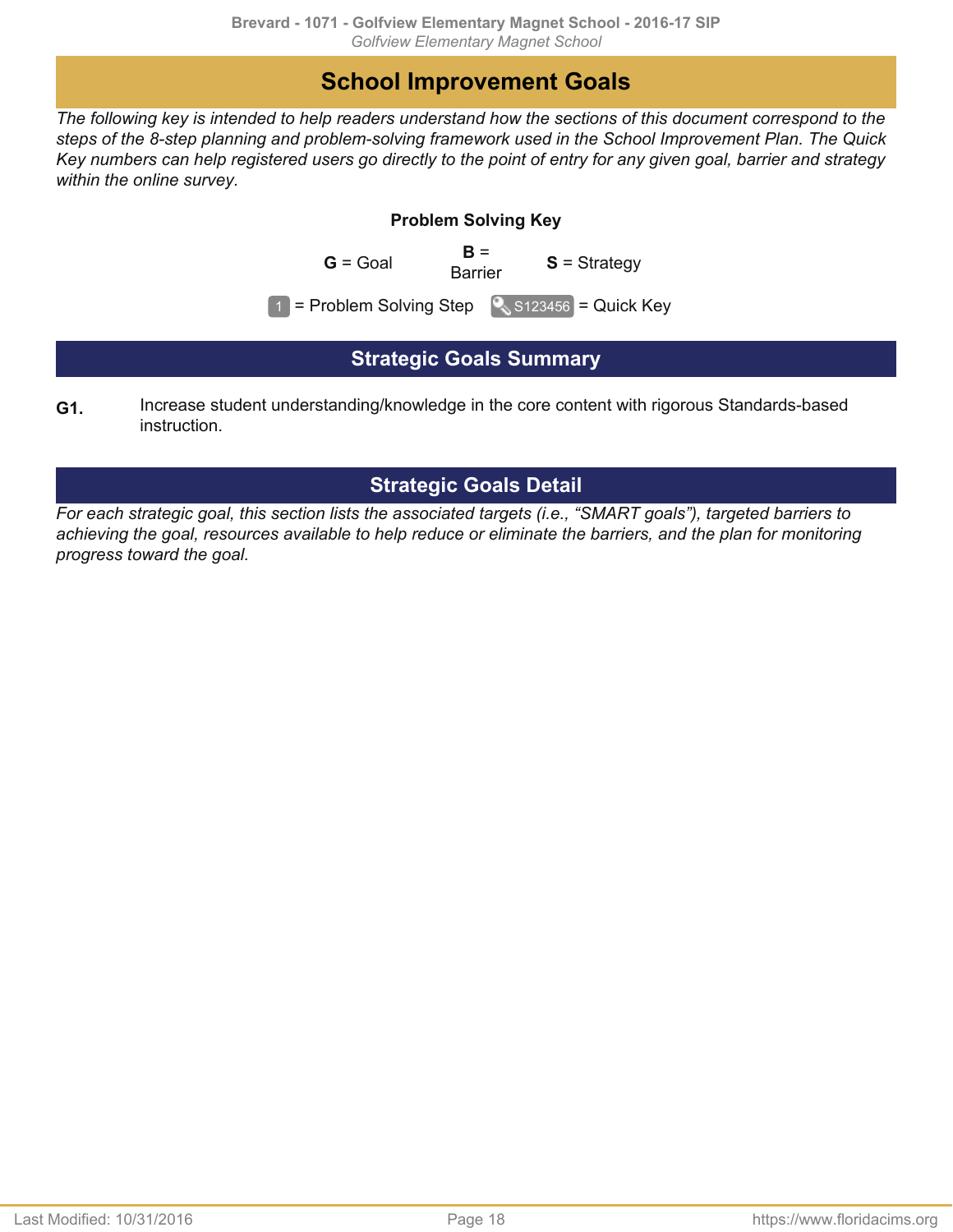**G1.** Increase student understanding/knowledge in the core content with rigorous Standards-based instruction. 1a

 $\sim$  G076622

#### **Targets Supported** 1b

| Indicator                          | <b>Annual Target</b> |
|------------------------------------|----------------------|
| <b>FSA ELA Achievement</b>         | 50.0                 |
| <b>FSA Mathematics Achievement</b> | 52.0                 |

## **Targeted Barriers to Achieving the Goal** 3

- Time to Plan
- Understanding Rigorous Instruction
- Discipline

# **Resources Available to Help Reduce or Eliminate the Barriers** 2

- CPALMS
- School-Wide Positive Behavior Support (PBS)
- Instructional Coaches
- District Resource Teachers
- Parents
- Internet
- Diagnostic Tools and Resources
- Administrative Support
- ELA and Content Area Standards
- ELA and Math Item Specifications

#### **Plan to Monitor Progress Toward G1.** 8

Student data will be analyzed monthly through grade level meetings targeting the areas of ELA., Math, AVID, and MTSS. Information from these assessments will be reviewed during the grade level meetings to determine if progress is being made. The data collected will also be used to drive further instruction.

# **Person Responsible**

Lucius Chambers

**Schedule** Monthly, from 9/19/2016 to 5/24/2017

# *Evidence of Completion* Student Data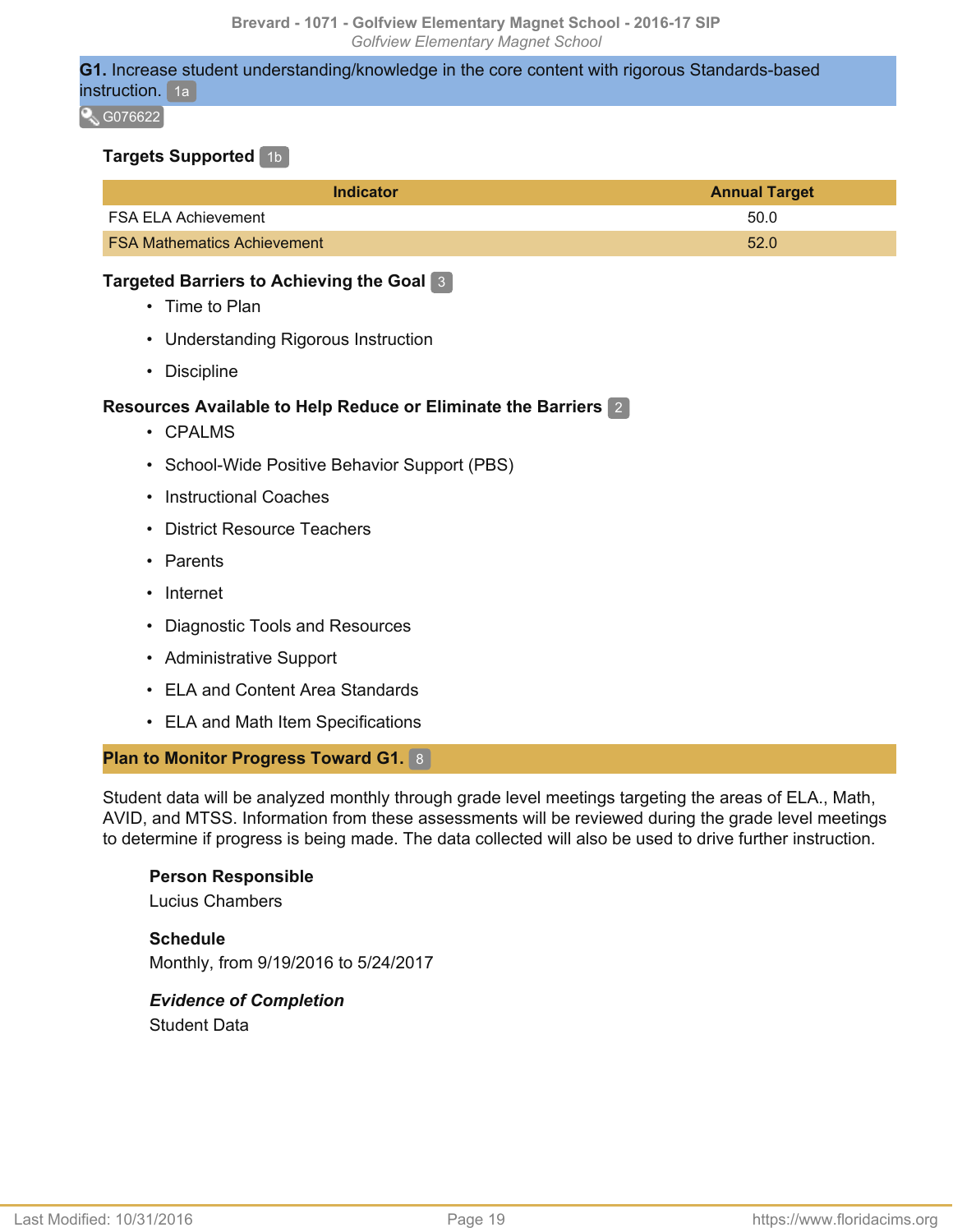# **Plan to Monitor Progress Toward G1.** 8

Qualitative data will be collected during classroom walk-throughs and observations to determine if progress is being made on the implementation of rigorous Standards-based instruction.

# **Person Responsible**

Lucius Chambers

# **Schedule**

Monthly, from 9/19/2016 to 5/24/2017

# *Evidence of Completion*

Classroom Observations, Classroom Walk-through Logs, PBS (Positive Behavior Supports) Data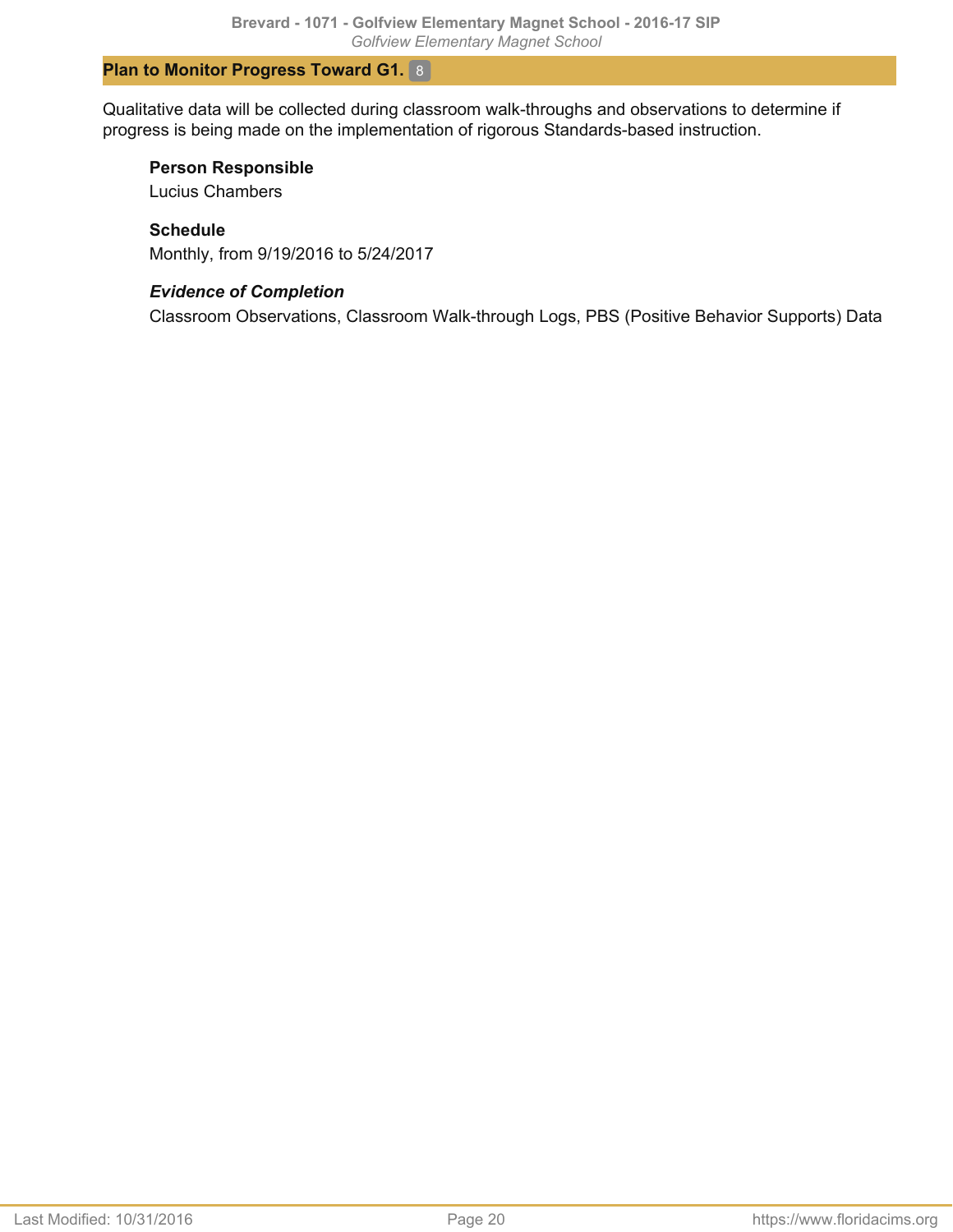# **Action Plan for Improvement**

<span id="page-20-0"></span>*For each strategy selected in the plan to reduce a targeted barrier to a strategic goal, this section lists the rationale for that strategy (i.e., why the school believes it will reduce the barrier) and the action steps that have been identified as necessary to implementing the strategy, including details such as the point person, timing and duration, and evidence of completion. At the end of each set of action steps is the plan for monitoring the implementation and effectiveness of the respective strategy.*

# **Problem Solving Key**

 $G =$  Goal  $B =$ <br>Barrier **S** = Strategy  $\boxed{1}$  = Problem Solving Step  $\boxed{9}$  S123456 = Quick Key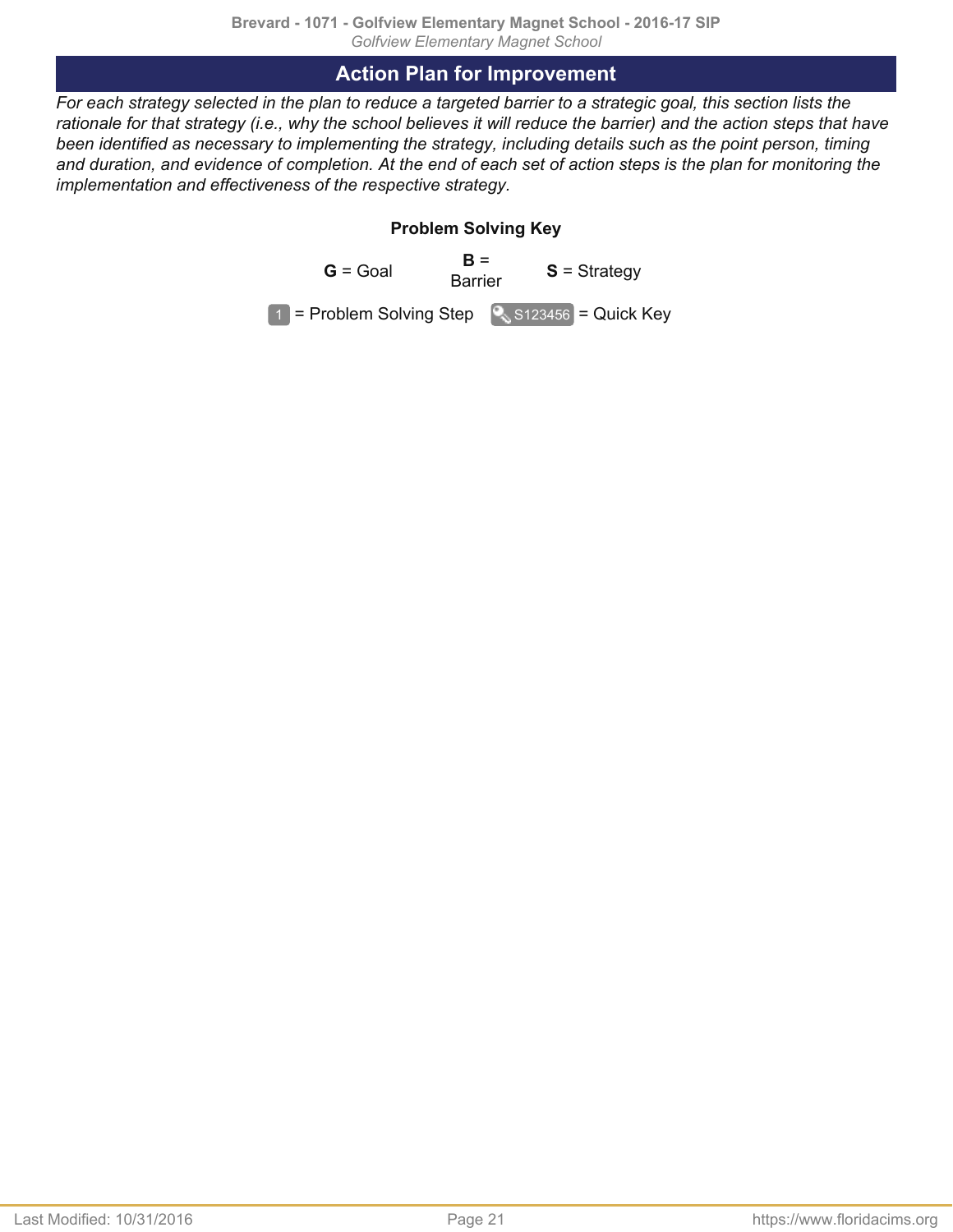**G1.** Increase student understanding/knowledge in the core content with rigorous Standards-based instruction.

G076622

# **G1.B1** Time to Plan 2

**B200606** 

**G1.B1.S1** Teachers will communicate effectively and plan collaboratively on a consistent basis with appropriate resources provided by the school and district. 4

 $\frac{1}{3}$  S212342

#### **Strategy Rationale**

Teachers need collaborative planning time such as weekly grade level meetings to focus on Standards-based instruction, data-driven instruction, and differentiated instruction.

# **Action Step 1** 5

Teachers on all grade levels will be provided common planning times on a daily basis. Teachers will have time to collaborate during weekly GLM meetings that are content specific in the areas of ELA, Math, AVID and MTSS.

#### **Person Responsible**

Lucius Chambers

#### **Schedule**

Weekly, from 9/8/2016 to 5/11/2017

#### *Evidence of Completion*

GLM Agendas, GLM Minutes, Weekly Classroom Walk-through Logs, Classroom **Observations**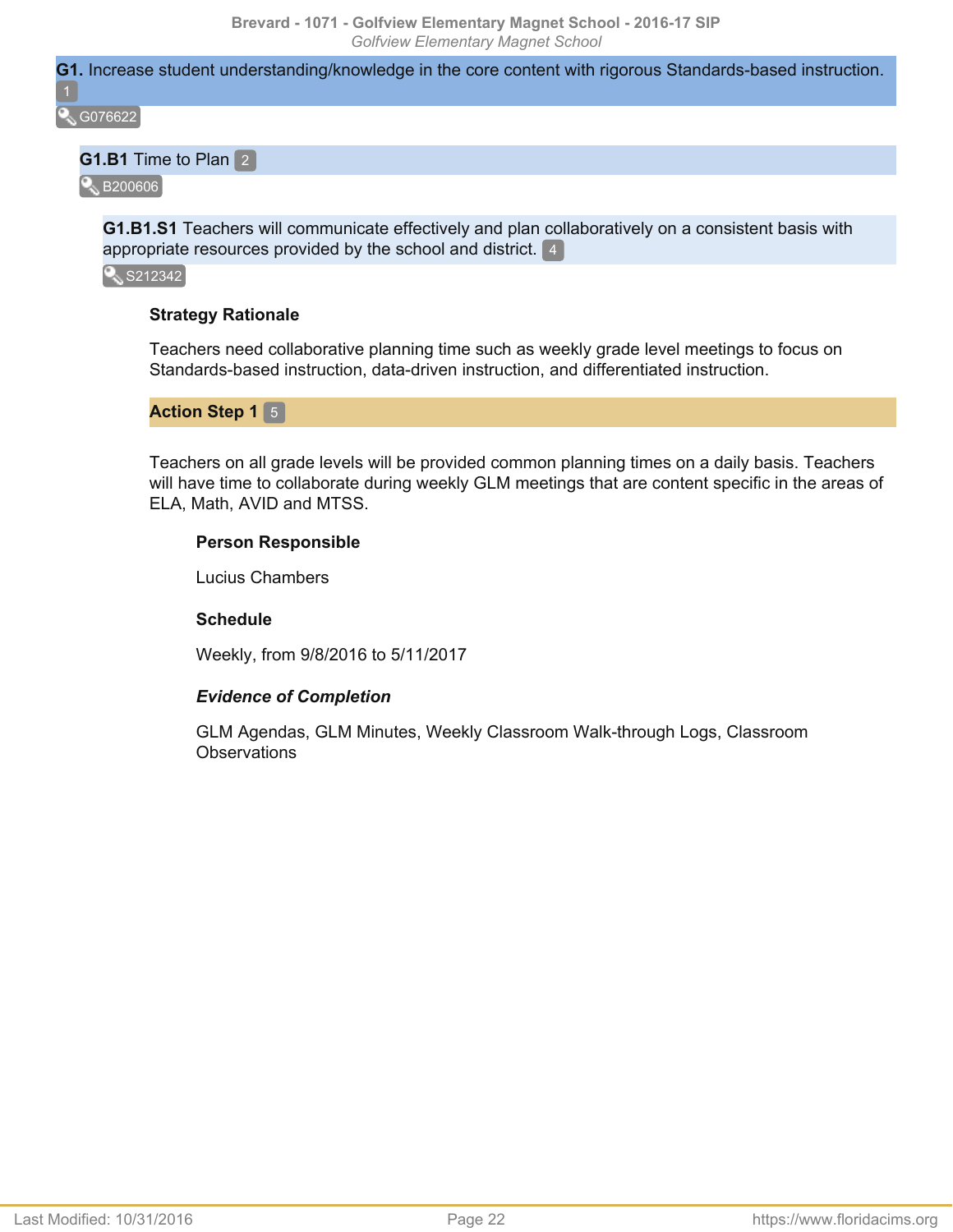#### **Action Step 2** 5

Each quarter teachers will be given a half day extra planning to collaborate on focus calendars, instructional strategies, common assessments, and other lesson-planning components. Administration and instructional coaches will provide support and resources during collaborative planning.

#### **Person Responsible**

Lucius Chambers

#### **Schedule**

Weekly, from 9/8/2016 to 5/11/2017

#### *Evidence of Completion*

School Calendar, Focus Calendars, Substitute Records, Agendas for Grade-level Meetings, Minutes from Grade-level Meetings, Lesson Plans, Weekly Classroom Wallk-through Logs, Classroom Observations

#### **Plan to Monitor Fidelity of Implementation of G1.B1.S1** 6

Each grade-level meeting will require an agenda that includes attendance, the dates/times the team met, and an outline for the meeting.

#### **Person Responsible**

Lucius Chambers

#### **Schedule**

Weekly, from 8/10/2016 to 5/24/2017

#### *Evidence of Completion*

Grade-level Agendas, Grade-level Minutes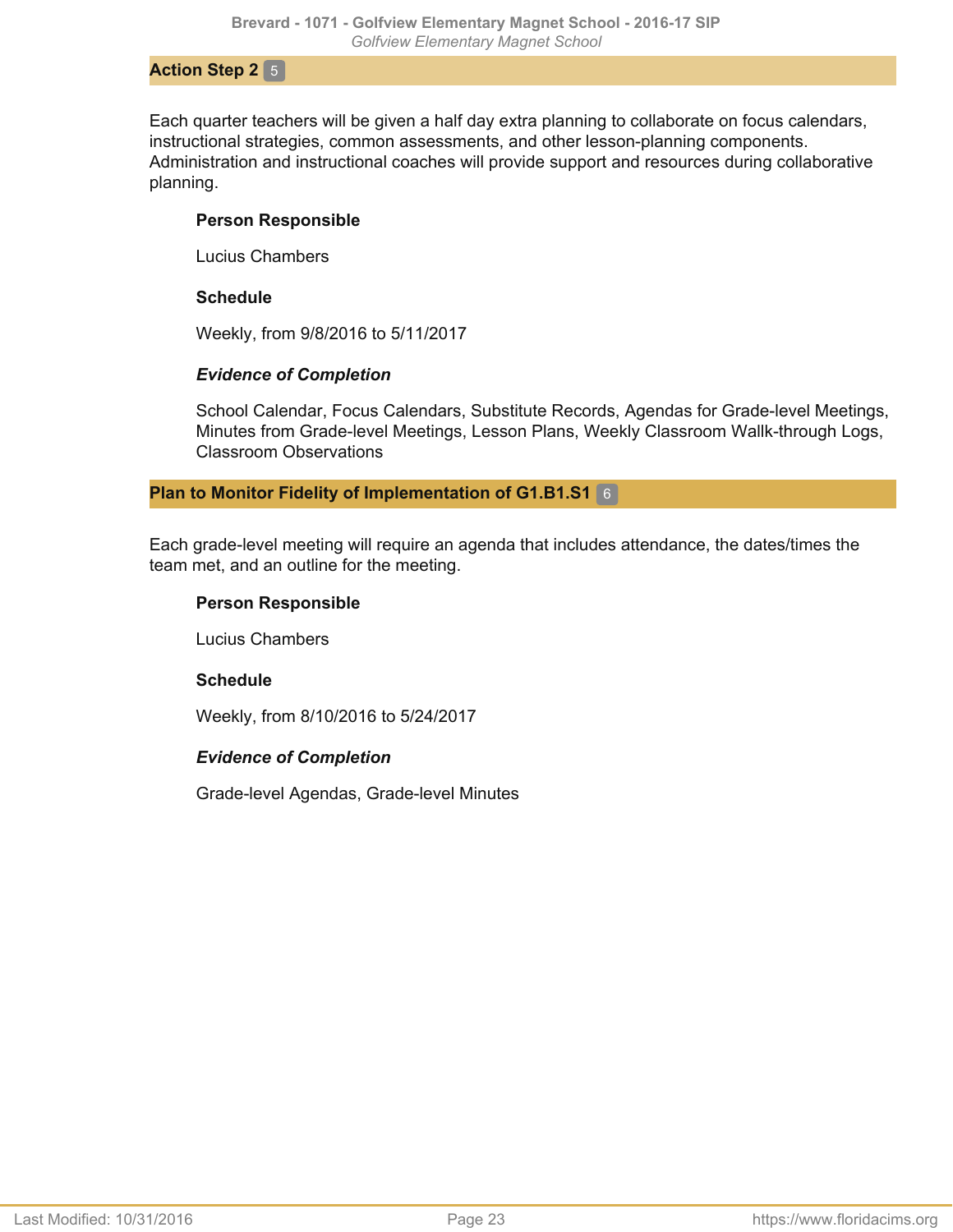# **Plan to Monitor Effectiveness of Implementation of G1.B1.S1** 7

#### Observed instruction

#### **Person Responsible**

Lucius Chambers

## **Schedule**

Weekly, from 8/10/2016 to 5/24/2017

#### *Evidence of Completion*

Grade-level Agendas, Grade-level Minutes, Classroom Walk-through Logs, Classroom **Observations**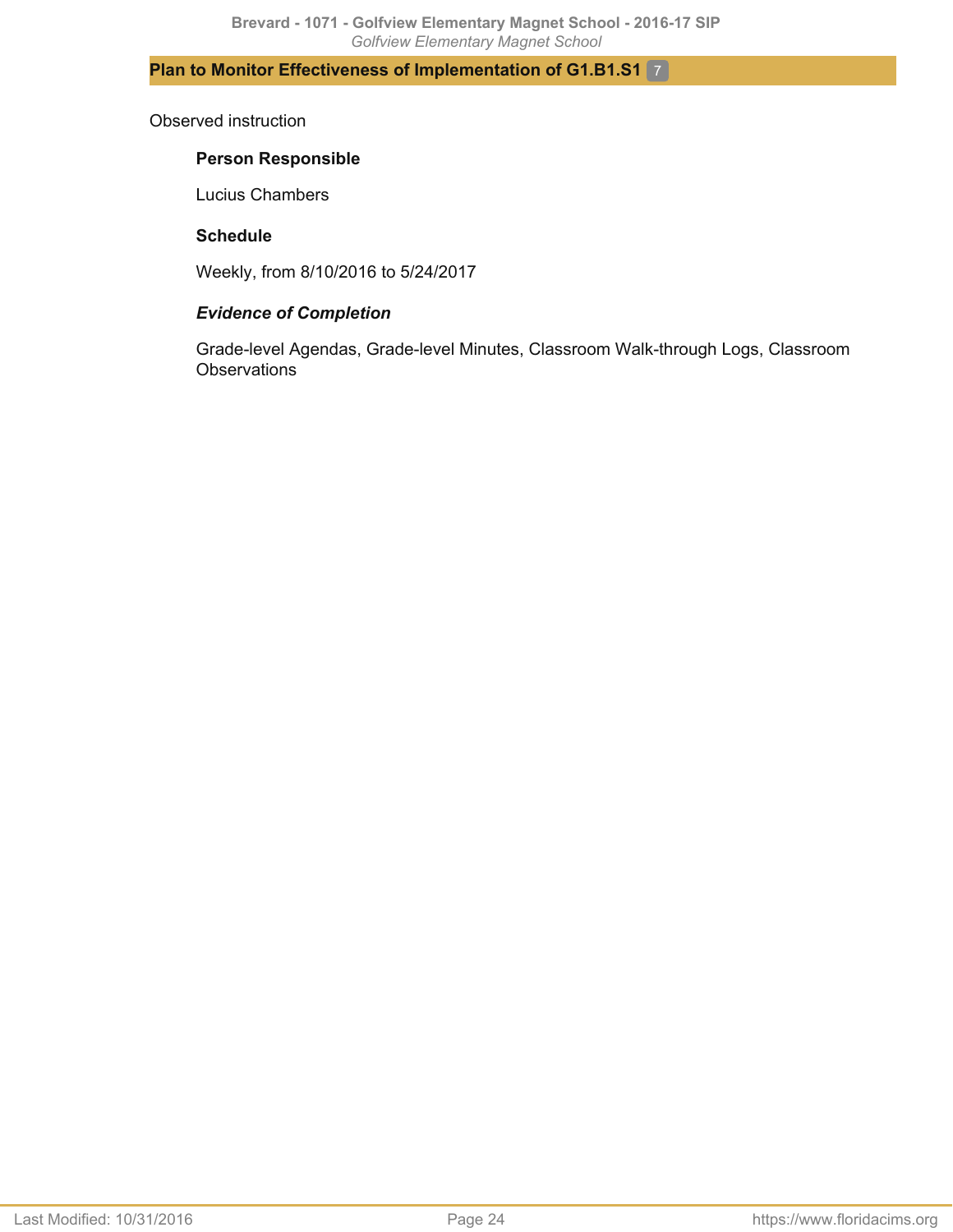#### **G1.B2** Understanding Rigorous Instruction 2

**B200607** 

#### **G1.B2.S1** Teachers will prioritize ELA standards. 4

 $\frac{1}{3}$  S212344

#### **Strategy Rationale**

In order for teachers to implement rigorous Standards-based instruction, professional development will be needed to define priority standards.

**Action Step 1** 5

Teachers will be trained on prioritizing ELA standards.

#### **Person Responsible**

Monica Weber

#### **Schedule**

On 9/19/2016

#### *Evidence of Completion*

Professional Development Hand-outs, Professional Development Sign-in Sheets, Gradelevel Agendas, Grade-level Minutes, Lesson Plans.

#### **Action Step 2** 5

Instructional coaches will support classroom teachers during common planning with prioritizing ELA standards.

#### **Person Responsible**

Heather Allen

#### **Schedule**

Weekly, from 9/19/2016 to 5/24/2017

#### *Evidence of Completion*

Lesson Plans, Grade-level Agendas, Grade-level Minutes, Classroom Walk-through Logs, Reflection and Feedback Forms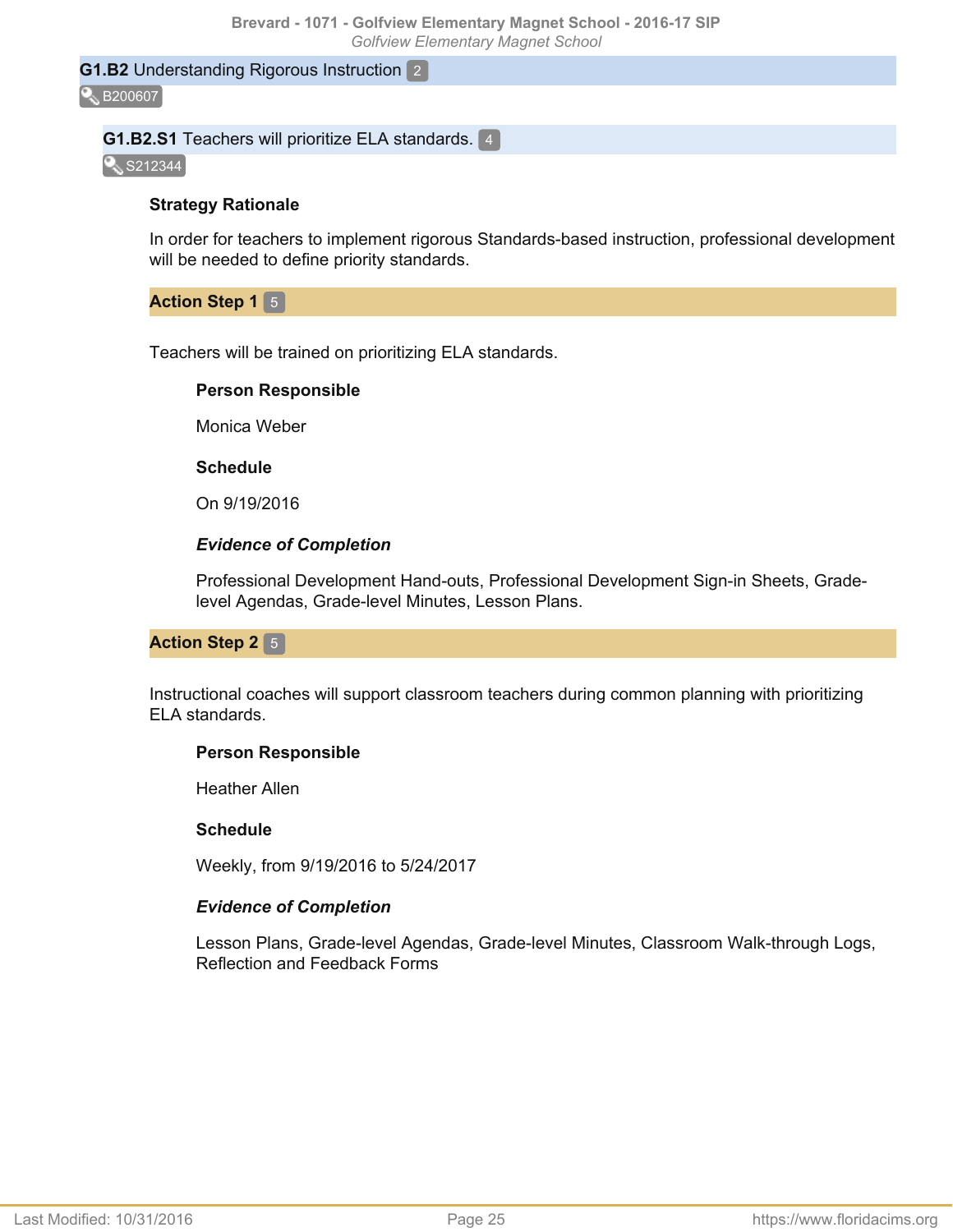#### **Action Step 3** 5

Teachers will attend a follow up professional development session targeting implementation of prioritizing standards and learning scales.

#### **Person Responsible**

Monica Weber

#### **Schedule**

Weekly, from 2/20/2017 to 5/24/2017

#### *Evidence of Completion*

Classroom Observations, Classroom Walk-through Logs, Lesson Plans, Feedback on lesson plans and instruction

#### **Plan to Monitor Fidelity of Implementation of G1.B2.S1** 6

Rigorous Standards-based instruction will be evident in weekly observations through classroom walk-throughs.

#### **Person Responsible**

Lucius Chambers

#### **Schedule**

Weekly, from 8/10/2016 to 5/24/2017

#### *Evidence of Completion*

Configuration boards, Classroom Walk-through Logs, Classroom Observations

#### **Plan to Monitor Fidelity of Implementation of G1.B2.S1** 6

Instructional coaches will collaborate and support teachers with an ongoing focus on prioritizing standards.

#### **Person Responsible**

Heather Allen

#### **Schedule**

Weekly, from 9/19/2016 to 5/24/2017

#### *Evidence of Completion*

PLC Grade-level Agendas, PLC Grade-level Minutes, Classroom Walk-through Logs Classroom Observations, Feedback Forms, Reflection Logs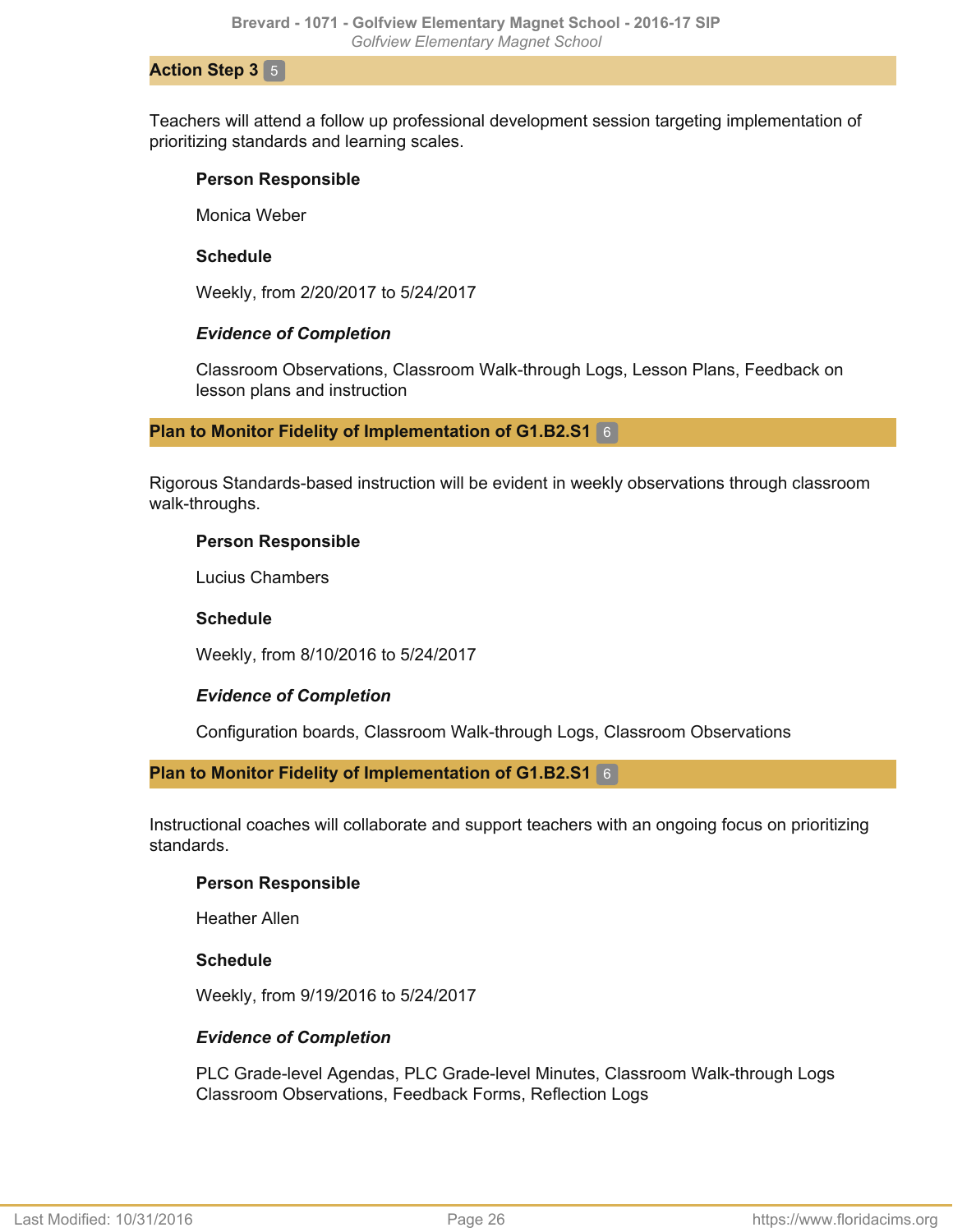## **Plan to Monitor Effectiveness of Implementation of G1.B2.S1** 7

A teacher feedback survey will be given in November and then again in April to monitor the effectiveness of the professional development and coaching support on prioritizing standards.

## **Person Responsible**

Monica Weber

# **Schedule**

Monthly, from 11/18/2016 to 4/7/2017

# *Evidence of Completion*

Monthly Data Meetings Minutes, Monthly MTSS Meetings Minutes, Teacher Feedback from survey.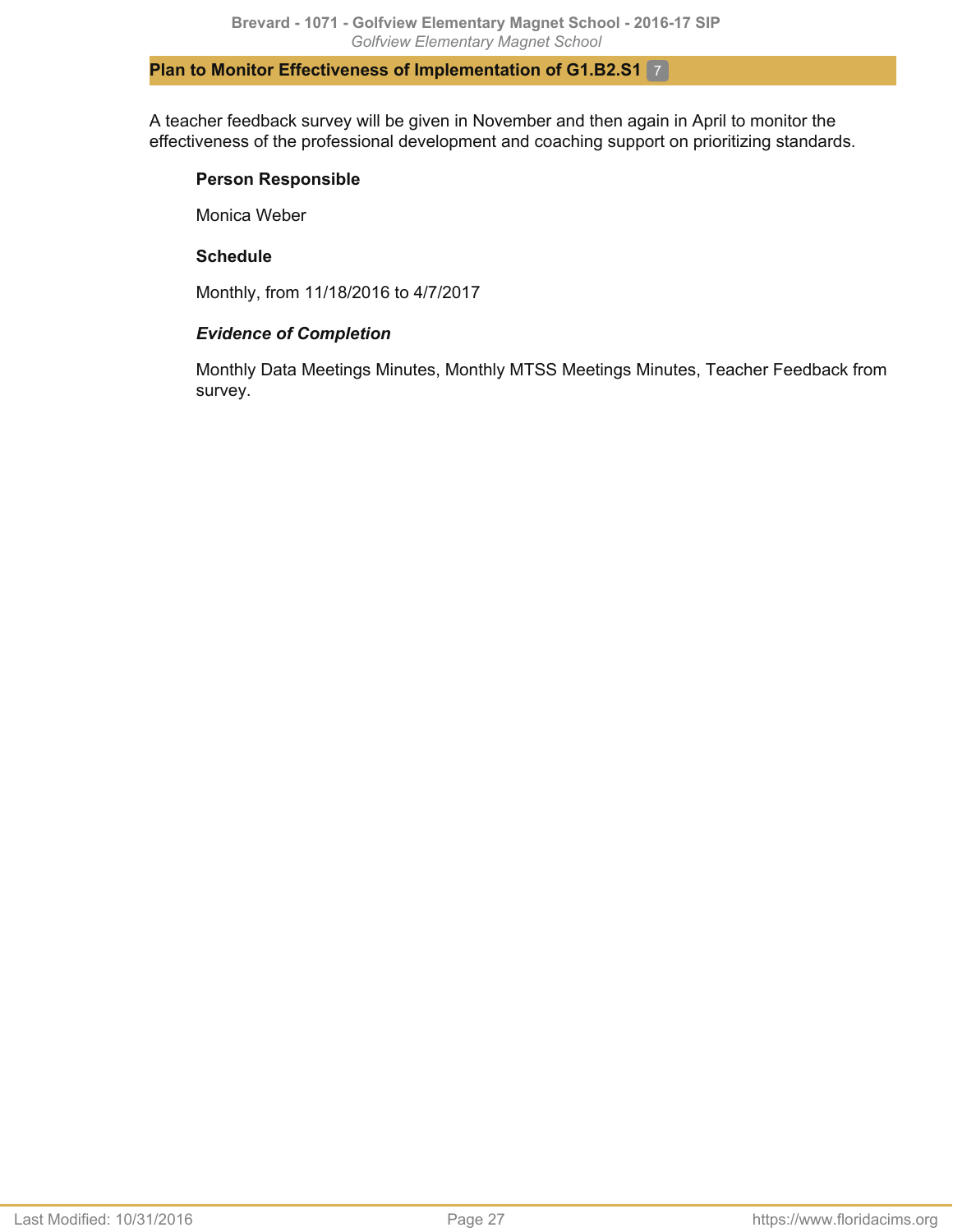**G1.B2.S2** Feedback on differentiated support to teachers through the Coaching Cycle. 4 S212347

#### **Strategy Rationale**

Instructional coaches will provide differentiated support to teachers through the Coaching Cycle: planning Standards-based lessons, modeling Standards-based lessons, side-by-side-teaching, observing, and reflecting.

#### **Action Step 1** 5

Identify teachers who need differentiated support through observations and teacher request.

#### **Person Responsible**

Heather Allen

#### **Schedule**

Weekly, from 9/19/2016 to 5/24/2017

#### *Evidence of Completion*

Coaching Logs, Reflection Forms, Classroom Observations, Classroom Walk-through Data, Student Assessment Data

#### **Action Step 2** 5

Implement schedule to begin the coaching cycle with identified teachers.

#### **Person Responsible**

Heather Allen

#### **Schedule**

Monthly, from 9/19/2016 to 5/24/2017

#### *Evidence of Completion*

Coaching Logs, Reflection Forms, Classroom Observations, Classroom Walk-through Data, Student Assessment Data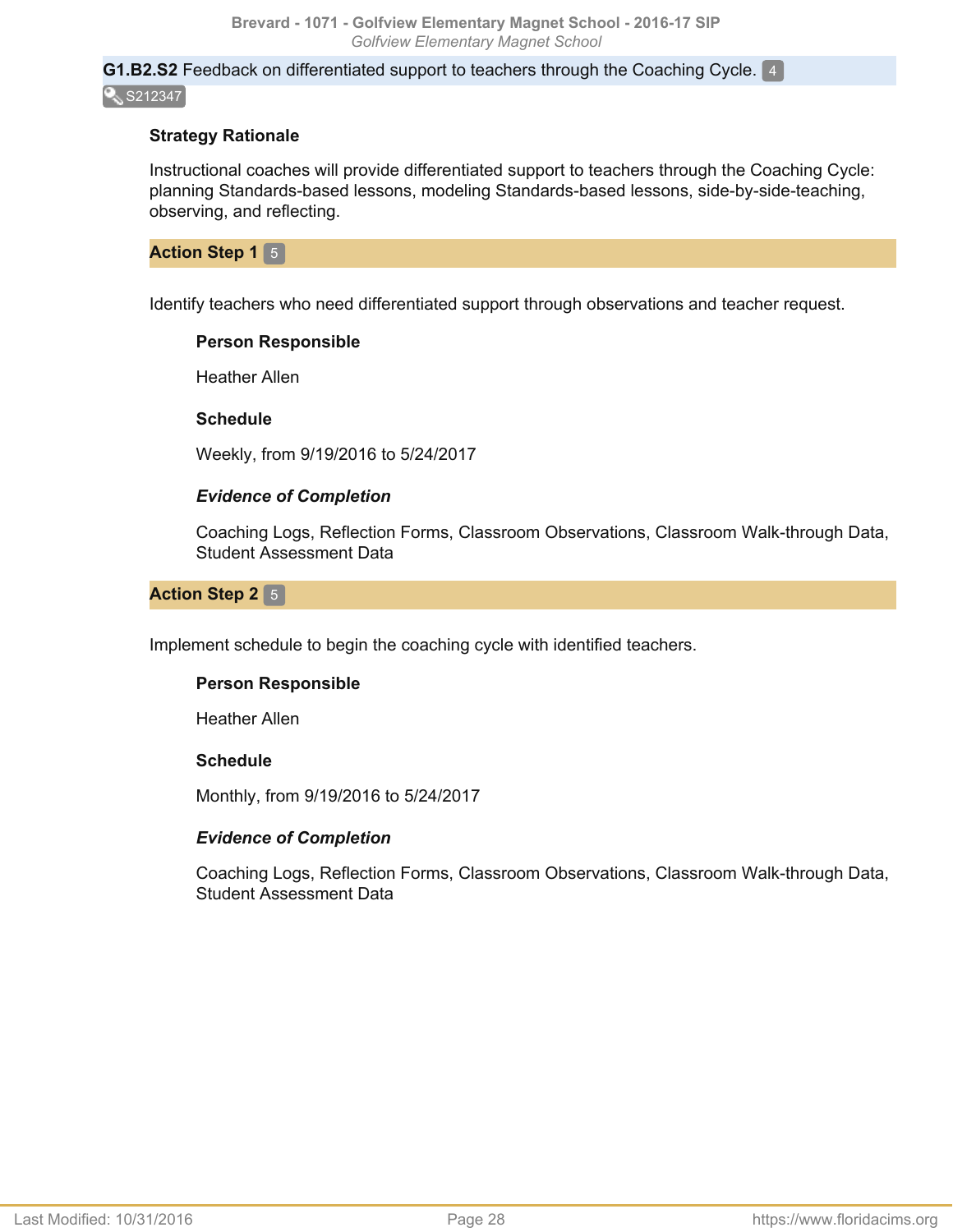#### **Plan to Monitor Fidelity of Implementation of G1.B2.S2** 6

Standards-based instruction strategies that were targeted within the coaching cycle will evident during instruction.

## **Person Responsible**

Heather Allen

# **Schedule**

Monthly, from 9/19/2016 to 5/24/2017

# *Evidence of Completion*

Classroom Walk-through Data, Classroom Observations, Coaching Logs

#### **Plan to Monitor Effectiveness of Implementation of G1.B2.S2** 7

Feedback from teachers to coaches on the effectiveness of the coaching cycle and ongoing implementation.

# **Person Responsible**

Heather Allen

# **Schedule**

Monthly, from 10/19/2016 to 5/24/2017

# *Evidence of Completion*

Students Assessments, Reflection Logs, Classroom Observations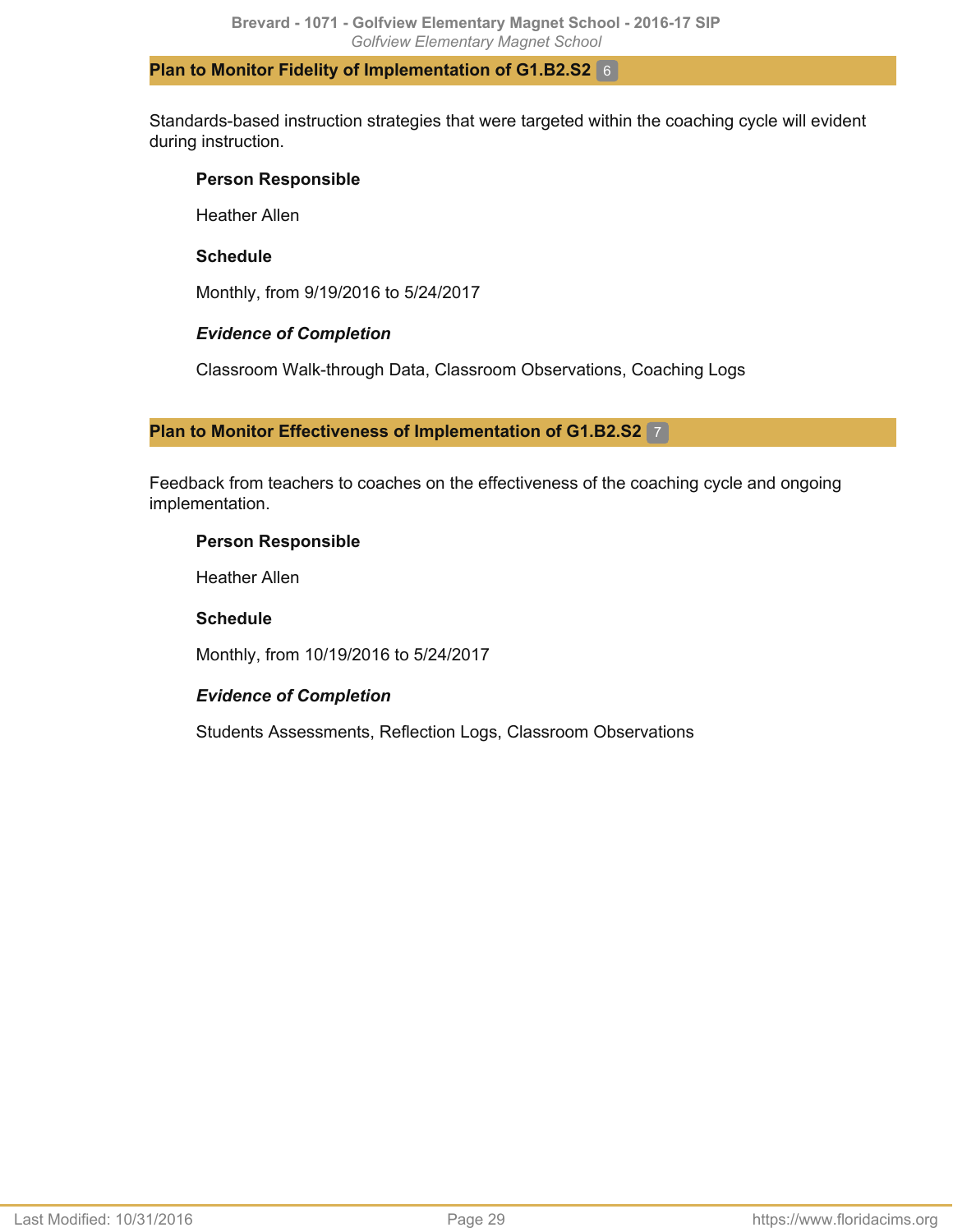**G1.B2.S3** Teachers will observe peers teaching Standards-based lessons through instructional rounds, videos, co-teaching, etc. 4

 $\sqrt{\ }$  S212348

#### **Strategy Rationale**

Administrators and instructional coaches will provide learning opportunities for identified teachers to observe the instructional planning process and teaching Standards-based lessons.

**Action Step 1 5** 

Identify teachers and strategically pair them with other teachers who are effectively engaging students in standards based instruction.

#### **Person Responsible**

Deborah Pringle

**Schedule**

Monthly, from 9/20/2016 to 5/24/2017

#### *Evidence of Completion*

Walk-though data, Reflection forms

## **Plan to Monitor Fidelity of Implementation of G1.B2.S3** 6

Instructional coaches will assist with VORPing opportunities within the school.

#### **Person Responsible**

Deborah Pringle

#### **Schedule**

Monthly, from 10/19/2016 to 5/24/2017

#### *Evidence of Completion*

Reflection Forms, Lesson Plans, Classroom Observations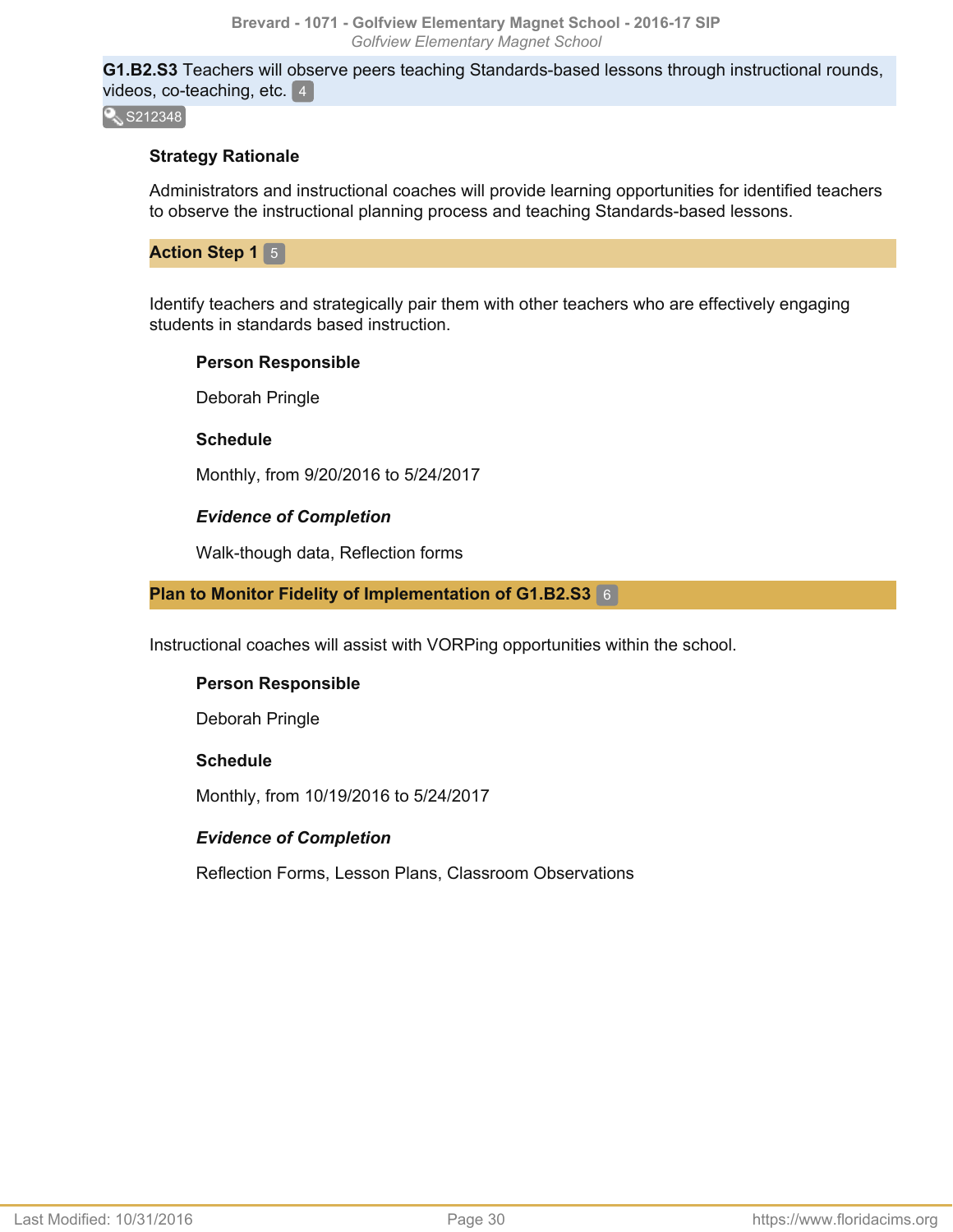#### **Plan to Monitor Effectiveness of Implementation of G1.B2.S3** 7

Teachers will transfer strategies to implement standards-based instruction within their own classroom and reflect on practices as well as providing coaches with feedback on their VORPing experience.

#### **Person Responsible**

Deborah Pringle

#### **Schedule**

Monthly, from 10/19/2016 to 5/24/2017

#### *Evidence of Completion*

Classroom Observations, Classroom Walk-through Data, Reflection Forms

**G1.B2.S4** Teachers will plan Standards-based lessons that include deliberate checks for understanding and higher-order questions. 4

#### S212351

#### **Strategy Rationale**

Instructional coaches will provide learning opportunities to teachers in planning Standards-based lessons that include deliberate checks for understanding and higher-order questioning using a variety of resources: grade-level test item specifications, CPALMS, the Florida Standards and other approved resources.

#### **Action Step 1** 5

With support from Instructional Coaches, the teachers will plan Standards-based lessons using the grade-level item specifications, prioritized standards, CPALMS, and other resources to plan deliberate checks for understanding (formative assessment) and higher order questions throughout the lessons.

#### **Person Responsible**

Monica Weber

#### **Schedule**

Quarterly, from 10/19/2016 to 5/16/2017

#### *Evidence of Completion*

PD Sign-in Sheets, Agendas and Minutes, Lesson Plans, Classroom Assessments, Classroom Observations, Classroom Walk-through Data, Coaching Logs, Reflection Forms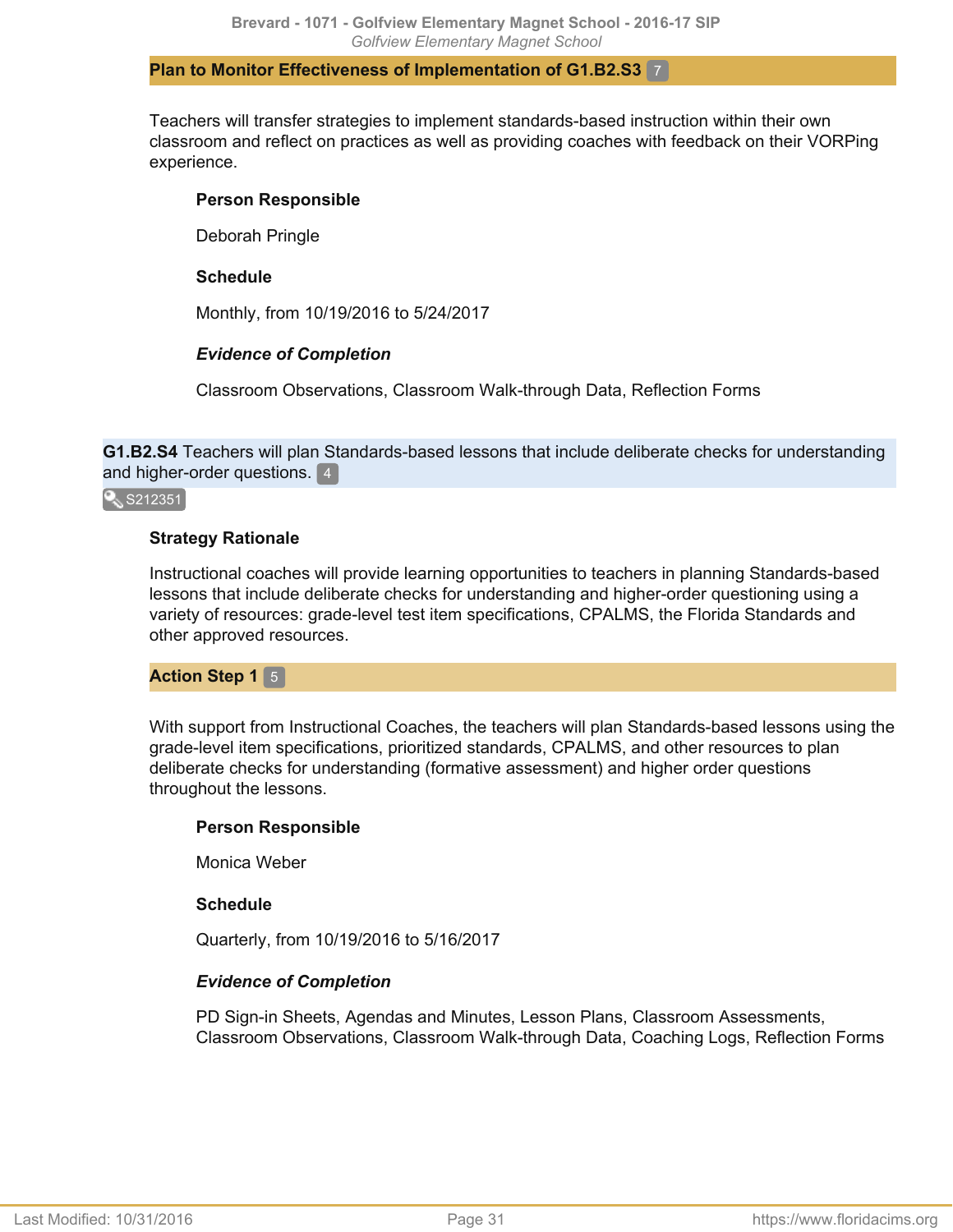#### **Plan to Monitor Fidelity of Implementation of G1.B2.S4** 6

Administrators and Instructional Coaches will see evidence of deliberate checks for understanding and higher-order questioning throughout Standards-based lessons.

## **Person Responsible**

Monica Weber

# **Schedule**

Biweekly, from 10/19/2016 to 5/24/2017

# *Evidence of Completion*

Classroom Observations, Classroom Walk-through Data, Classroom Assessment Data

#### **Plan to Monitor Effectiveness of Implementation of G1.B2.S4** 7

Administrators and Instructional Coaches will see evidence of deliberate checks for understanding and higher-order questioning throughout Standards-based lessons. Ongoing support will be provided to identified teachers.

# **Person Responsible**

Monica Weber

#### **Schedule**

Biweekly, from 10/19/2016 to 5/24/2017

# *Evidence of Completion*

Classroom Observations, Classroom Walk-through Data, Lesson Plans, Classroom Assessment Data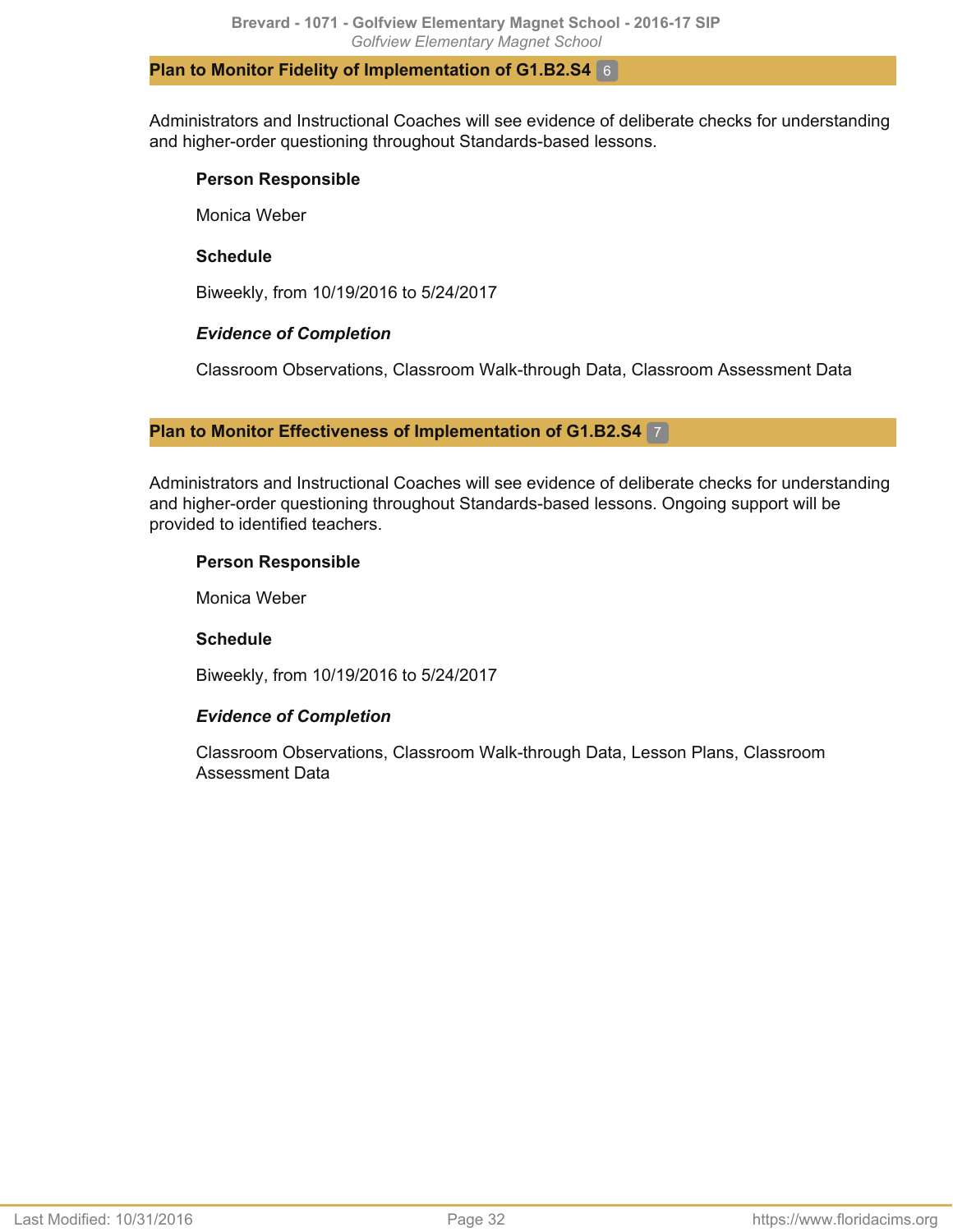**G1.B3** Discipline 2

**B200608** 

**G1.B3.S1** Teach consistent school wide routines and procedures for behavior management. 4  $\frac{1}{3}$  S212352

#### **Strategy Rationale**

Consistent routines and procedures will empower students to make positive choices and maintain self discipline.

#### **Action Step 1** 5

Teachers will teach and model expectations and procedures in the classroom and school-wide to maintain consistency in student management.

#### **Person Responsible**

Lucius Chambers

#### **Schedule**

Daily, from 8/10/2016 to 5/24/2017

#### *Evidence of Completion*

Policies and Procedures Handbook, Discipline Policy, Lunch Procedures, Classroom Walkthrough Logs, Classroom Observations

#### **Action Step 2 5**

Students and teachers participate in quarterly PBIS assemblies.

#### **Person Responsible**

Monica Weber

#### **Schedule**

Quarterly, from 8/12/2016 to 4/21/2017

#### *Evidence of Completion*

RTIB data, student participation in incentives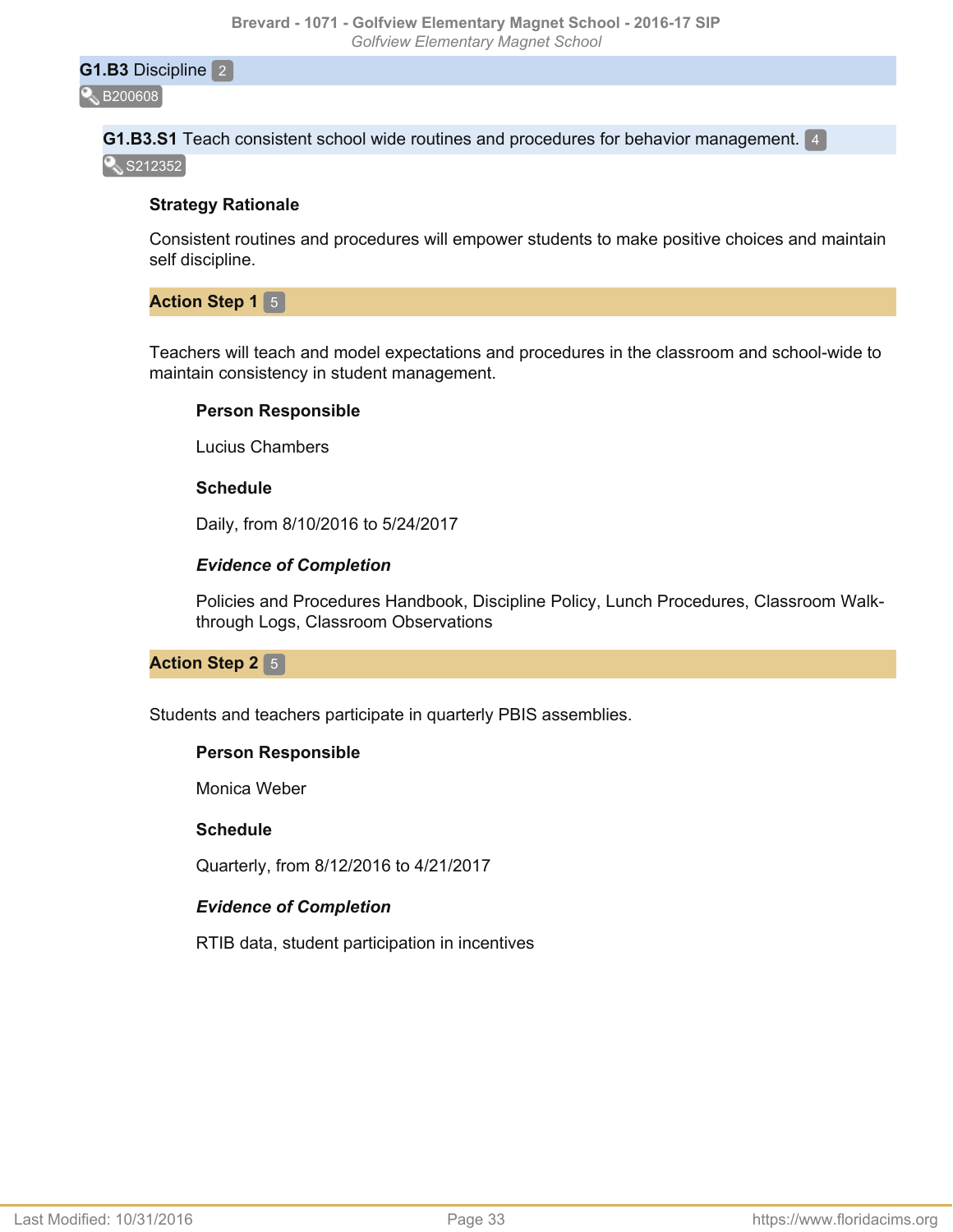**Action Step 3** 5

Develop PBIS brochure and inform parents about PBIS initiatives.

#### **Person Responsible**

Monica Weber

#### **Schedule**

Weekly, from 8/12/2016 to 5/24/2017

#### *Evidence of Completion*

RTIB data, student participation in incentives

#### **Action Step 4** 5

Provide professional development on PBIS strategies to ensure all teachers are utilizing the same discipline procedures, consequences, and rewards.

#### **Person Responsible**

Jeffery Coverdale

#### **Schedule**

Quarterly, from 8/19/2016 to 5/24/2017

#### *Evidence of Completion*

RTIB data, agenda

**Plan to Monitor Fidelity of Implementation of G1.B3.S1** 6

The school's PBIS team will meet monthly to ensure consistent school wide routines and procedures for behavior management are being implemented.

#### **Person Responsible**

Jeffery Coverdale

#### **Schedule**

Monthly, from 8/10/2016 to 5/24/2017

#### *Evidence of Completion*

Classroom Walk-through Logs, Classroom Observations, Discipline Data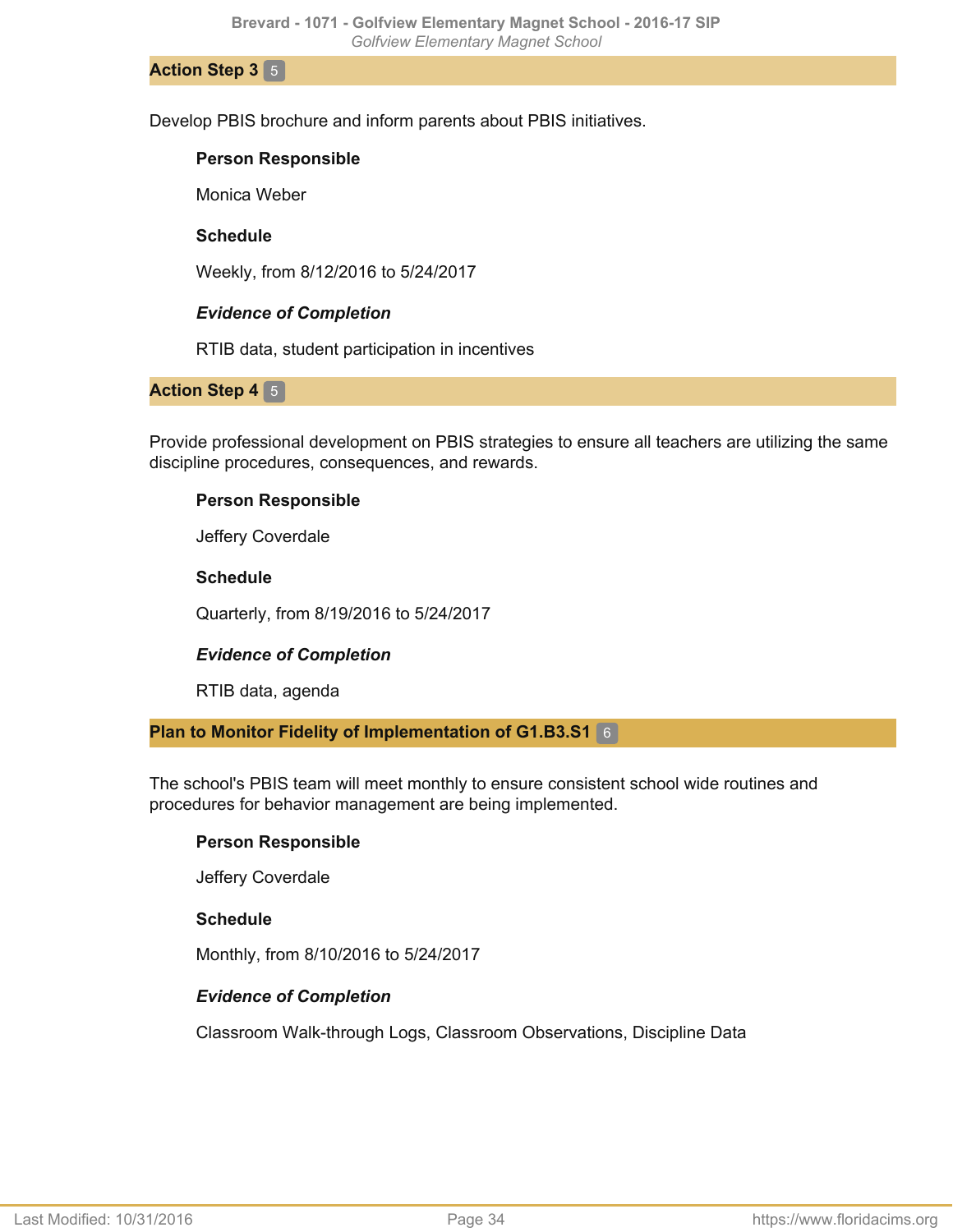#### **Plan to Monitor Effectiveness of Implementation of G1.B3.S1** 7

Qualitative data will be collected through teacher and student surveys for feedback on the implementation of school wide expectations and procedures.

## **Person Responsible**

Jeffery Coverdale

# **Schedule**

Semiannually, from 8/10/2016 to 5/24/2017

# *Evidence of Completion*

Results of student and teacher surveys.

# **Plan to Monitor Effectiveness of Implementation of G1.B3.S1** 7

Conduct monthly PBIS team meetings to review discipline data and problem solve/brain storm new initiatives. The number of referrals will provide additional information. An increase in the academic achievement of students will also be an indicator of effectiveness.

# **Person Responsible**

Monica Weber

# **Schedule**

Monthly, from 8/10/2016 to 5/24/2017

# *Evidence of Completion*

RTIB data, Meeting notes, meeting agendas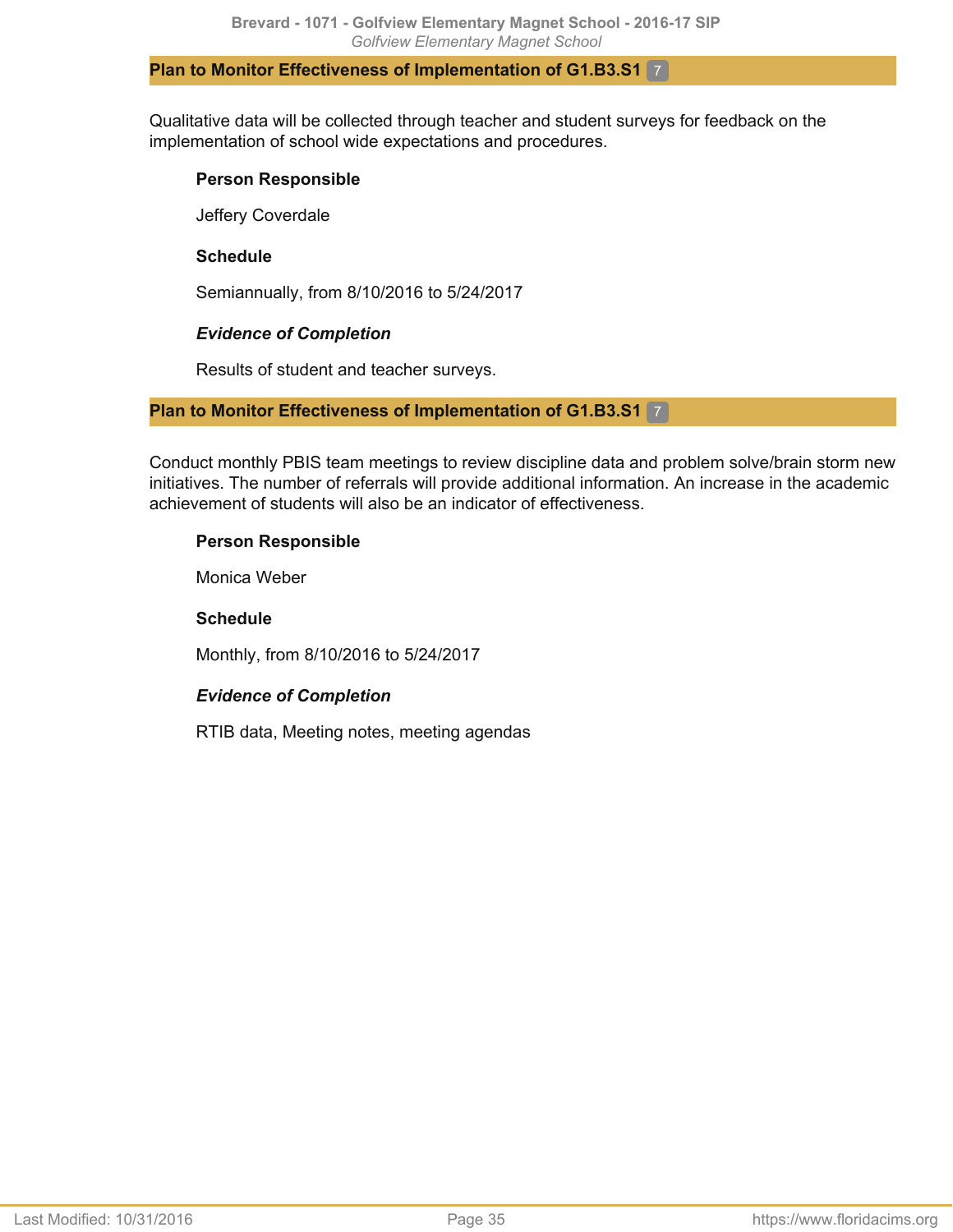# **IV. Implementation Timeline**

<span id="page-35-0"></span>

| <b>Source</b>           | <b>Task, Action Step or Monitoring</b><br><b>Activity</b>                                                                         | Who                | <b>Start Date</b><br>(where<br>applicable) | Deliverable or Evidence of<br><b>Completion</b>                                                                                                                                                                              | Due Date/<br><b>End Date</b> |
|-------------------------|-----------------------------------------------------------------------------------------------------------------------------------|--------------------|--------------------------------------------|------------------------------------------------------------------------------------------------------------------------------------------------------------------------------------------------------------------------------|------------------------------|
|                         |                                                                                                                                   | 2016               |                                            |                                                                                                                                                                                                                              |                              |
| G1.B3.S1.MA1<br>M257321 | The school's PBIS team will meet<br>monthly to ensure consistent school<br>wide routines and procedures                           | Coverdale, Jeffery | 8/10/2016                                  | Classroom Walk-through Logs,<br>Classroom Observations, Discipline<br>Data                                                                                                                                                   | 5/24/2017<br>monthly         |
| G1.B3.S1.MA3<br>M273135 | Conduct monthly PBIS team meetings<br>to review discipline data and problem<br>solve/brain storm new                              | Weber, Monica      | 8/10/2016                                  | RTIB data, Meeting notes, meeting<br>agendas                                                                                                                                                                                 | 5/24/2017<br>monthly         |
| G1.B1.S1.MA1<br>M257298 | Observed instruction                                                                                                              | Chambers, Lucius   | 8/10/2016                                  | Grade-level Agendas, Grade-level<br>Minutes, Classroom Walk-through Logs,<br><b>Classroom Observations</b>                                                                                                                   | 5/24/2017<br>weekly          |
| G1.B1.S1.MA1<br>M257299 | Each grade-level meeting will require an<br>agenda that includes attendance, the<br>dates/times the team                          | Chambers, Lucius   | 8/10/2016                                  | Grade-level Agendas, Grade-level<br>Minutes                                                                                                                                                                                  | 5/24/2017<br>weekly          |
| G1.B3.S1.A1<br>A265018  | Teachers will teach and model<br>expectations and procedures in the<br>classroom and school-wide to                               | Chambers, Lucius   | 8/10/2016                                  | Policies and Procedures Handbook,<br>Discipline Policy, Lunch Procedures,<br>Classroom Walk-through Logs,<br><b>Classroom Observations</b>                                                                                   | 5/24/2017<br>daily           |
| G1.B2.S1.MA1<br>M257304 | Rigorous Standards-based instruction<br>will be evident in weekly observations<br>through classroom                               | Chambers, Lucius   | 8/10/2016                                  | Configuration boards, Classroom Walk-<br>through Logs, Classroom Observations                                                                                                                                                | 5/24/2017<br>weekly          |
| G1.B3.S1.MA1<br>M257320 | Qualitative data will be collected<br>through teacher and student surveys for<br>feedback on the                                  | Coverdale, Jeffery | 8/10/2016                                  | Results of student and teacher surveys.                                                                                                                                                                                      | 5/24/2017<br>semiannually    |
| G1.B3.S1.A2<br>A276847  | Students and teachers participate in<br>quarterly PBIS assemblies.                                                                | Weber, Monica      | 8/12/2016                                  | RTIB data, student participation in<br>incentives                                                                                                                                                                            | 4/21/2017<br>quarterly       |
| G1.B3.S1.A3<br>A276848  | Develop PBIS brochure and inform<br>parents about PBIS initiatives.                                                               | Weber, Monica      | 8/12/2016                                  | RTIB data, student participation in<br>incentives                                                                                                                                                                            | 5/24/2017<br>weekly          |
| G1.B3.S1.A4<br>A276857  | Provide professional development on<br>PBIS strategies to ensure all teachers<br>are utilizing the same                           | Coverdale, Jeffery | 8/19/2016                                  | RTIB data, agenda                                                                                                                                                                                                            | 5/24/2017<br>quarterly       |
| G1.B1.S1.A1<br>A265004  | Teachers on all grade levels will be<br>provided common planning times on a<br>daily basis. Teachers will                         | Chambers, Lucius   | 9/8/2016                                   | GLM Agendas, GLM Minutes, Weekly<br>Classroom Walk-through Logs,<br><b>Classroom Observations</b>                                                                                                                            | 5/11/2017<br>weekly          |
| G1.B1.S1.A2<br>A265005  | Each quarter teachers will be given a<br>half day extra planning to collaborate on Chambers, Lucius   9/8/2016<br>focus calendars |                    |                                            | School Calendar, Focus Calendars,<br>Substitute Records, Agendas for Grade-<br>level Meetings, Minutes from Grade-<br>level Meetings, Lesson Plans, Weekly<br>Classroom Wallk-through Logs,<br><b>Classroom Observations</b> | 5/11/2017<br>weekly          |
| G1.B2.S1.A1<br>A265007  | Teachers will be trained on prioritizing<br>ELA standards.                                                                        | Weber, Monica      | 9/19/2016                                  | Professional Development Hand-outs,<br>Professional Development Sign-in<br>Sheets, Grade-level Agendas, Grade-<br>level Minutes, Lesson Plans.                                                                               | 9/19/2016<br>one-time        |
| G1.MA1<br>M257324       | Student data will be analyzed monthly<br>through grade level meetings targeting<br>the areas of ELA                               | Chambers, Lucius   | 9/19/2016                                  | <b>Student Data</b>                                                                                                                                                                                                          | 5/24/2017<br>monthly         |
| G1.B2.S2.A1<br>A265013  | Identify teachers who need<br>differentiated support through<br>observations and teacher request.                                 | Allen, Heather     | 9/19/2016                                  | Coaching Logs, Reflection Forms,<br>Classroom Observations, Classroom<br>Walk-through Data, Student<br>Assessment Data                                                                                                       | 5/24/2017<br>weekly          |
| G1.B2.S1.A2<br>A265008  | Instructional coaches will support<br>classroom teachers during common<br>planning with prioritizing ELA                          | Allen, Heather     | 9/19/2016                                  | Lesson Plans, Grade-level Agendas,<br>Grade-level Minutes, Classroom Walk-<br>through Logs, Reflection and Feedback<br>Forms                                                                                                 | 5/24/2017<br>weekly          |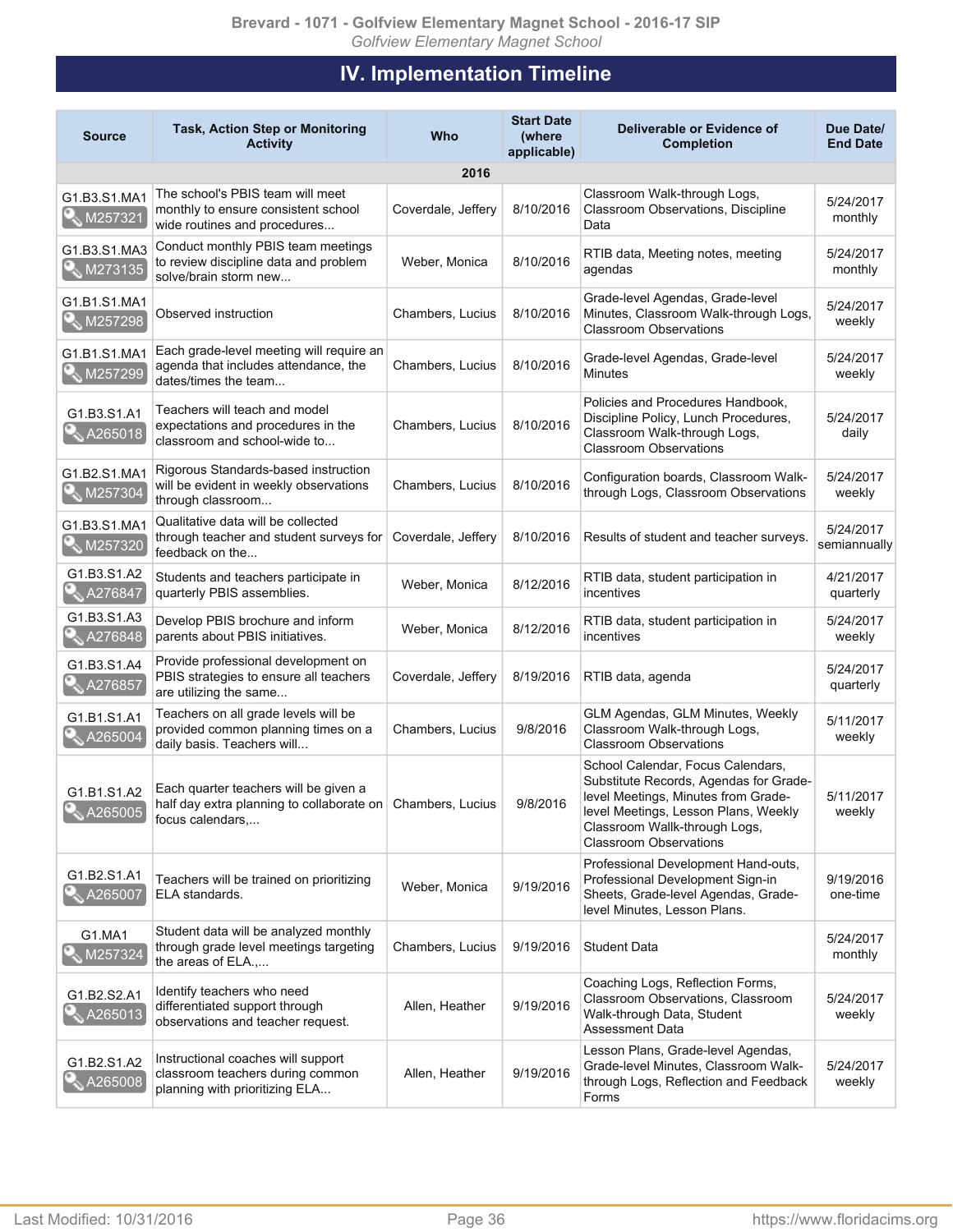#### **Brevard - 1071 - Golfview Elementary Magnet School - 2016-17 SIP** *Golfview Elementary Magnet School*

| <b>Source</b>                  | <b>Task, Action Step or Monitoring</b><br><b>Activity</b>                                                | <b>Who</b>       | <b>Start Date</b><br>(where<br>applicable) | Deliverable or Evidence of<br><b>Completion</b>                                                                                                                               | Due Date/<br><b>End Date</b> |
|--------------------------------|----------------------------------------------------------------------------------------------------------|------------------|--------------------------------------------|-------------------------------------------------------------------------------------------------------------------------------------------------------------------------------|------------------------------|
| G1.B2.S1.MA3<br>M257305        | Instructional coaches will collaborate<br>and support teachers with an ongoing<br>focus on prioritizing  | Allen, Heather   | 9/19/2016                                  | PLC Grade-level Agendas, PLC Grade-<br>level Minutes, Classroom Walk-through<br>Logs Classroom Observations,<br>Feedback Forms, Reflection Logs                               | 5/24/2017<br>weekly          |
| G1.B2.S2.A2<br>A276787         | Implement schedule to begin the<br>coaching cycle with identified teachers.                              | Allen, Heather   | 9/19/2016                                  | Coaching Logs, Reflection Forms,<br>Classroom Observations, Classroom<br>Walk-through Data, Student<br><b>Assessment Data</b>                                                 | 5/24/2017<br>monthly         |
| G1.MA2<br>M257325              | Qualitative data will be collected during<br>classroom walk-throughs and<br>observations to determine if | Chambers, Lucius | 9/19/2016                                  | Classroom Observations, Classroom<br>Walk-through Logs, PBS (Positive<br><b>Behavior Supports) Data</b>                                                                       | 5/24/2017<br>monthly         |
| G1.B2.S2.MA1<br>$\sim$ M257311 | Standards-based instruction strategies<br>that were targeted within the coaching<br>cycle will evident   | Allen, Heather   | 9/19/2016                                  | Classroom Walk-through Data,<br>Classroom Observations, Coaching<br>Logs                                                                                                      | 5/24/2017<br>monthly         |
| G1.B2.S3.A1<br>A274136         | Identify teachers and strategically pair<br>them with other teachers who are<br>effectively engaging     | Pringle, Deborah | 9/20/2016                                  | Walk-though data, Reflection forms                                                                                                                                            | 5/24/2017<br>monthly         |
| G1.B2.S4.A1<br>A265017         | With support from Instructional<br>Coaches, the teachers will plan<br>Standards-based lessons using the  | Weber, Monica    | 10/19/2016                                 | PD Sign-in Sheets, Agendas and<br>Minutes, Lesson Plans, Classroom<br>Assessments, Classroom Observations,<br>Classroom Walk-through Data,<br>Coaching Logs, Reflection Forms | 5/16/2017<br>quarterly       |
| G1.B2.S2.MA1<br>M257310        | Feedback from teachers to coaches on<br>the effectiveness of the coaching cycle<br>and ongoing           | Allen, Heather   | 10/19/2016                                 | <b>Students Assessments, Reflection</b><br>Logs, Classroom Observations                                                                                                       | 5/24/2017<br>monthly         |
| G1.B2.S3.MA1<br>M257312        | Teachers will transfer strategies to<br>implement standards-based instruction<br>within their own        | Pringle, Deborah | 10/19/2016                                 | Classroom Observations, Classroom<br>Walk-through Data, Reflection Forms                                                                                                      | 5/24/2017<br>monthly         |
| G1.B2.S3.MA1<br>M257313        | Instructional coaches will assist with<br>VORPing opportunities within the<br>school.                    | Pringle, Deborah | 10/19/2016                                 | Reflection Forms, Lesson Plans,<br><b>Classroom Observations</b>                                                                                                              | 5/24/2017<br>monthly         |
| G1.B2.S4.MA1<br>M257319        | Administrators and Instructional<br>Coaches will see evidence of deliberate<br>checks for understanding  | Weber, Monica    | 10/19/2016                                 | Classroom Observations, Classroom<br>Walk-through Data, Classroom<br>Assessment Data                                                                                          | 5/24/2017<br>biweekly        |
| G1.B2.S4.MA1<br>M257318        | Administrators and Instructional<br>Coaches will see evidence of deliberate<br>checks for understanding  | Weber, Monica    | 10/19/2016                                 | Classroom Observations, Classroom<br>Walk-through Data, Lesson Plans,<br><b>Classroom Assessment Data</b>                                                                     | 5/24/2017<br>biweekly        |
| G1.B2.S1.MA1<br>M257302        | A teacher feedback survey will be given<br>in November and then again in April to<br>monitor the         | Weber, Monica    | 11/18/2016                                 | Monthly Data Meetings Minutes,<br>Monthly MTSS Meetings Minutes,<br>Teacher Feedback from survey.                                                                             | 4/7/2017<br>monthly          |
|                                |                                                                                                          | 2017             |                                            |                                                                                                                                                                               |                              |
| G1.B2.S1.A3<br>A265010         | Teachers will attend a follow up<br>professional development session<br>targeting implementation of      | Weber, Monica    | 2/20/2017                                  | Classroom Observations, Classroom<br>Walk-through Logs, Lesson Plans,<br>Feedback on lesson plans and<br>instruction                                                          | 5/24/2017<br>weekly          |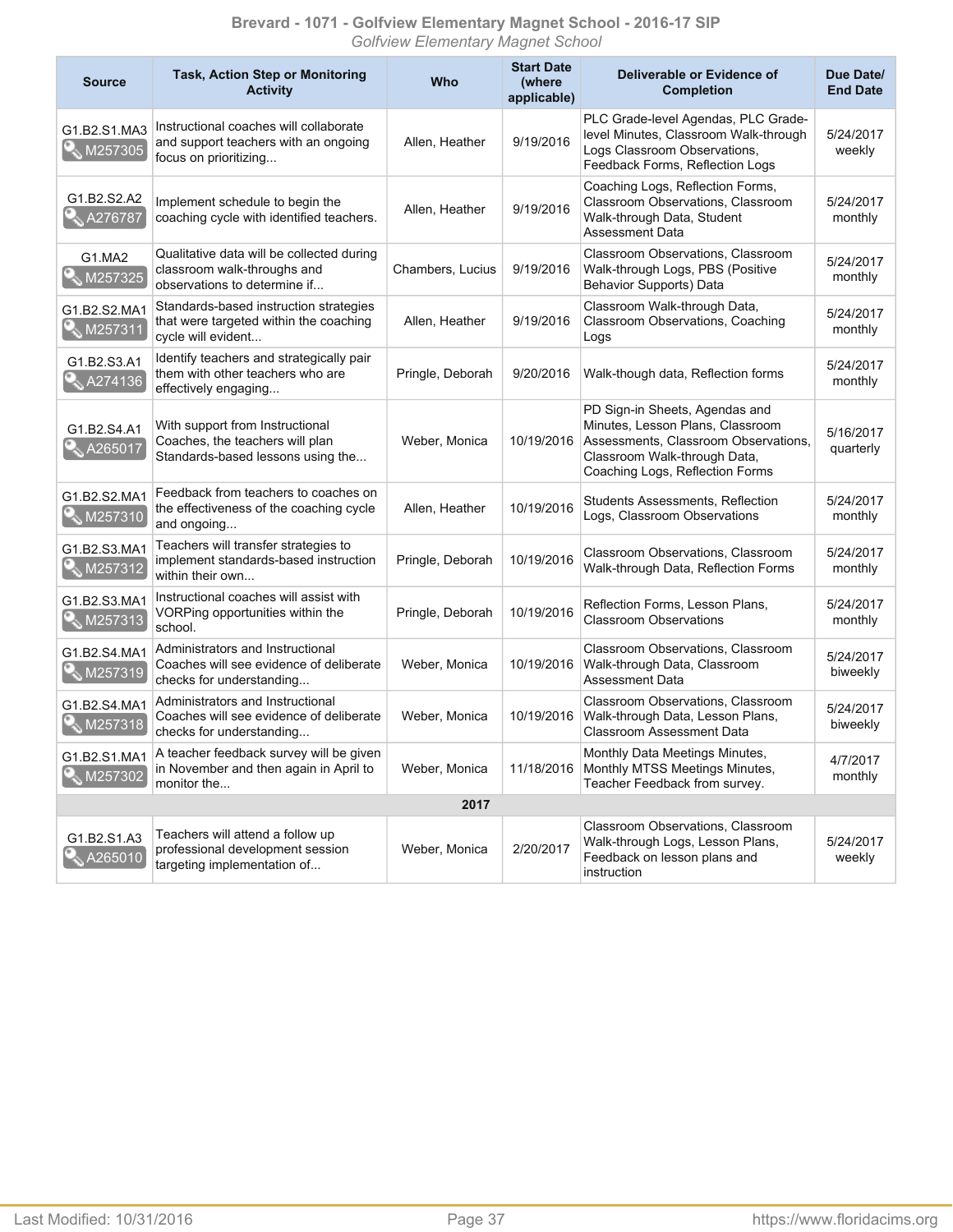# **V. Professional Development Opportunities**

<span id="page-37-1"></span><span id="page-37-0"></span>*Professional development opportunities identified in the SIP as action steps to achieve the school's goals.*

**G1.** Increase student understanding/knowledge in the core content with rigorous Standards-based instruction.

**G1.B2** Understanding Rigorous Instruction

**G1.B2.S1** Teachers will prioritize ELA standards.

# **PD Opportunity 1**

Teachers will be trained on prioritizing ELA standards.

# **Facilitator**

Tara Taylor

# **Participants**

Golfview Faculty

# **Schedule**

On 9/19/2016

**G1.B2.S4** Teachers will plan Standards-based lessons that include deliberate checks for understanding and higher-order questions.

# **PD Opportunity 1**

With support from Instructional Coaches, the teachers will plan Standards-based lessons using the grade-level item specifications, prioritized standards, CPALMS, and other resources to plan deliberate checks for understanding (formative assessment) and higher order questions throughout the lessons.

# **Facilitator**

Dr. Monica Weber

# **Participants**

Classroom Teachers

# **Schedule**

Quarterly, from 10/19/2016 to 5/16/2017